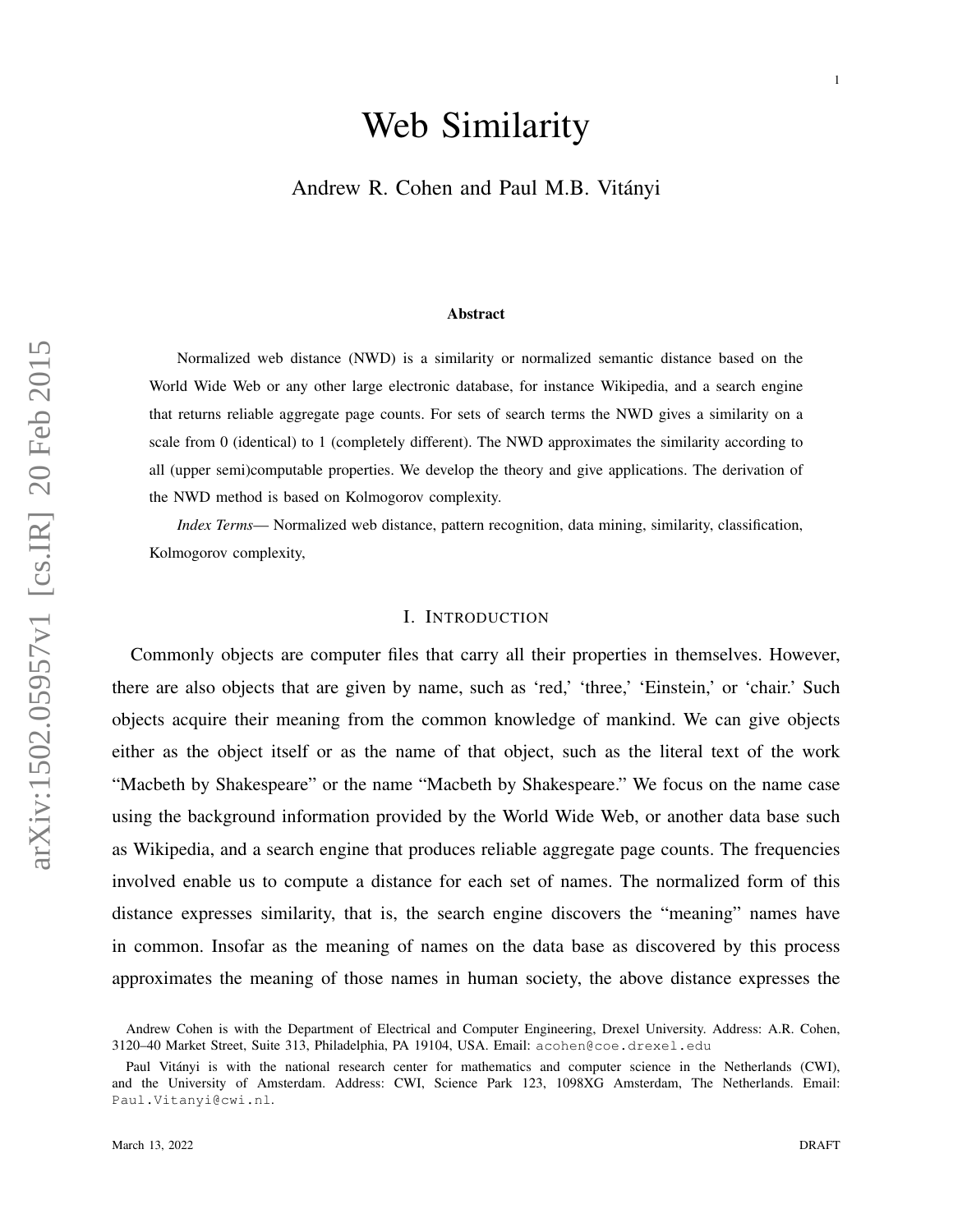common semantics of the names. The term "name" is used here synonymously with "word" "search term" or "query." The normalized distance above is called the normalized web distance (NWD). We apply it in classification.

<span id="page-1-0"></span>Example I.1. Although Google gives notoriously unreliable counts it serves well enough for an example. On our scale of similarity, if  $NWD(X) = 0$  then the search terms in the set X are identical, and if  $NWD(X) = 1$  then the search terms in X are as different as can be. On 19 August 2014 searching for "Shakespeare" gave 124,000,000 hits; searching for "Macbeth" gave 22,400,000 hits; searching for "Hamlet" gave 51,300,000 hits; searching for "Shakespeare Macbeth" gave 7,730,000 hits; searching for "Shakespeare Hamlet" gave 18,500,000 hits; and searching for "Shakespeare Macbeth Hamlet" gave 663,000 hits. The number of web pages returned by Google was estimated by searching for "the" as 25,270,000,000. By [\(II.3\)](#page-5-0) we have  $NWD(\{Shakespeace, Macketh\}) \approx 0.395, NWD(\{Shakespeace, Hamlet\}) \approx 0.306$ and  $NWD({Shakespeace, Macketh, Hamlet}) \approx 0.372$ . We conclude that Shakespeare and Hamlet have a lot in common, Shakespeare and Macbeth have a lot in common, and the commonality of Shakespeare, Hamlet, and Macbeth is intermediate between the two.  $\Diamond$ 

To develop the theory behind the NWD we consider the information in individual objects. These objects are finite and expressed as finite binary strings. The classic notion of Kolmogorov complexity [\[8\]](#page-23-0) is an objective measure for the information in a *single* object, and information distance measures the information between a *pair* of objects [\[1\]](#page-22-0). There arises the question of the shared information between many objects instead of just a pair of objects.

# *A. Related Work*

The similarity or relative semantics between *pairs* of search terms was defined in [\[5\]](#page-22-1) and demonstrated in practice by using the World Wide Web as database and Google as search engine. The proposed normalized Google distance (NGD) works for any search engine that gives an aggregate page count for search terms. See for example [\[2\]](#page-22-2), [\[7\]](#page-23-1), [\[21\]](#page-23-2), [\[20\]](#page-23-3), [\[3\]](#page-22-3) and the many references to [\[5\]](#page-22-1) in Google scholar.

In [\[11\]](#page-23-4) the notion is introduced of the information required to go from any object in a finite multiset (a set where a member can occur more than once) of objects to any other object in the set. Let X denote a finite multiset of n finite binary strings defined by  $\{x_1, \ldots, x_n\}$ , the constituting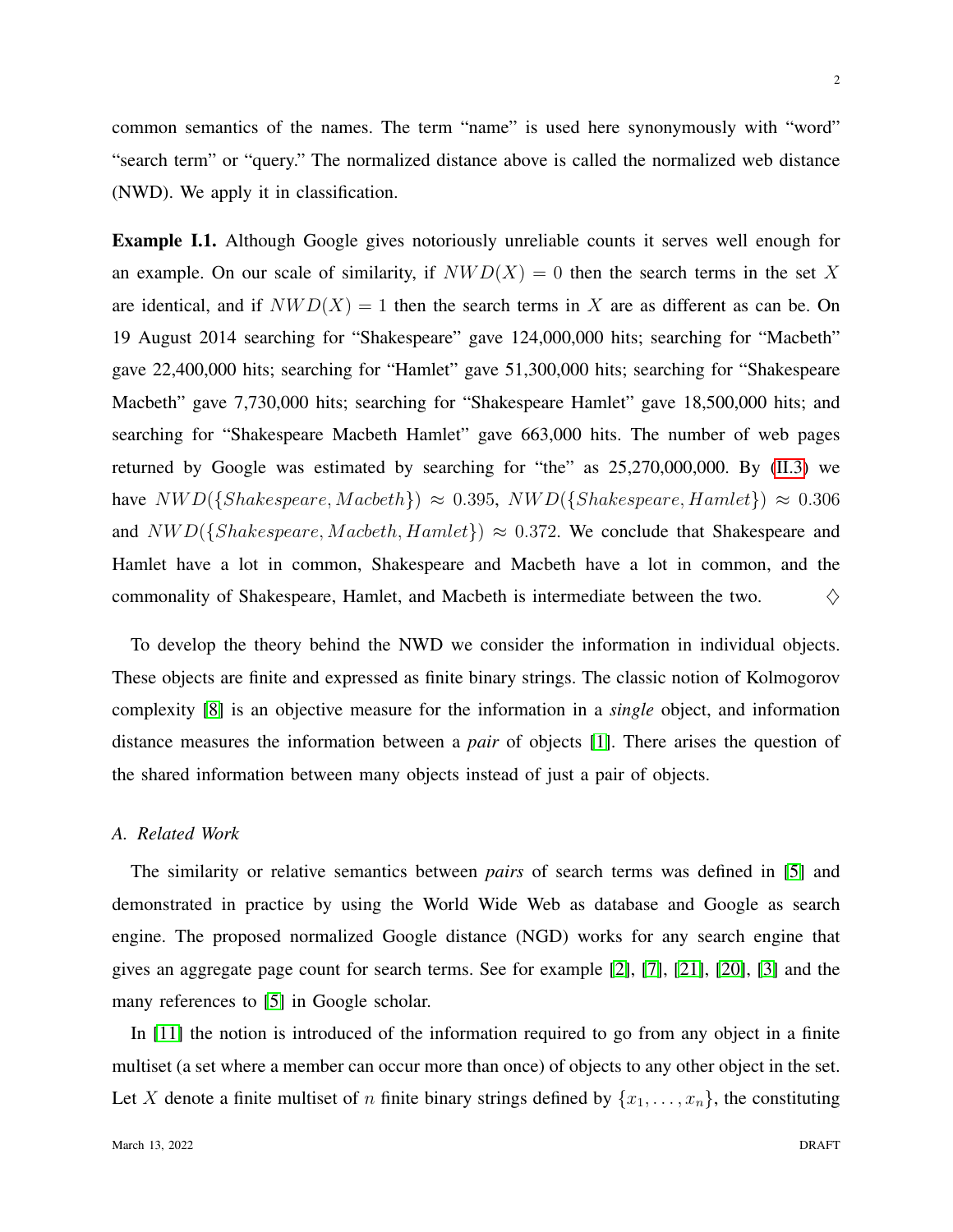elements ordered length-increasing lexicographic. The *information distance* in X is defined by  $E_{\max}(X) = \min\{|p| : U(x_i, p, j) = x_j \text{ for all } x_i, x_j \in X\}.$  For instance, with  $X = \{x, y\}$  the quantity  $E_{\text{max}}(X)$  is the least number of bits in a program to transform x to y and y to x. In [\[18\]](#page-23-5) the mathematical theory is developed further and the difficulty of normalization is shown.

## *B. Results*

The NWD is a similarity (a common semantics) between all search terms in a *set*. (We use set rather than multiset since a set is more appropriate in the context of search terms.) It can be thought of as a diameter of the set. For sets of cardinality two this diameter reduces to a distance between the two elements of the set. The NWD can be used for the classification of an unseen item into one of several classes (sets of names or phrases). This is simpler and computationally much easier that constructing the classes from the pairwise distances. In the latter solution inevitably information gets lost.

The basic concepts like the web events, web distribution, and web code are given in Section [II.](#page-3-0) We determine the length of a single shortest binary program to compute from any web event of a single member in a set to the web event associated with the whole set (Theorem [II.5\)](#page-4-0). The mentioned length is an absolute information distance associated with the set. It is incomputable (Lemma [II.4\)](#page-4-1). However, for different sets it can be large while a set has similar members and small when a (different) set has dissimilar members. Therefore we normalize on a scale from 0 to 1 to express the information distance or similarity between members of the set. We approximate the incomputable normalized version with the computable NWD (Definition [II.6\)](#page-5-1). In Section [III](#page-6-0) we present properties of the NWD such as the range from 0 to 1 (Lemma [III.1\)](#page-6-1), whether and how it changes under adding members (Lemma [III.2\)](#page-7-0), and that it does not satisfy the triangle inequality and hence is not metric (Lemma [III.5\)](#page-8-0). Theorem [III.7](#page-9-0) and Corollary [III.8](#page-9-1) show that the NWD approximates the common similarity of the queries in a set of search terms (that is, a common semantics). We subsequently apply the NWD to various data sets based on search results from Amazon, Wikipedia and the National Center for Biotechnology Information (NCBI) website from the U.S. National Institutes of Health in Section [IV.](#page-9-2) We treat strings and self-delimiting strings in Appendix [A,](#page-16-0) computability notions in Appendix [B,](#page-17-0) Kolmogorov complexity in Appendix [C,](#page-17-1) and metric of sets in Appendix [D.](#page-18-0) The proofs are deferred to Appendix [E.](#page-18-1)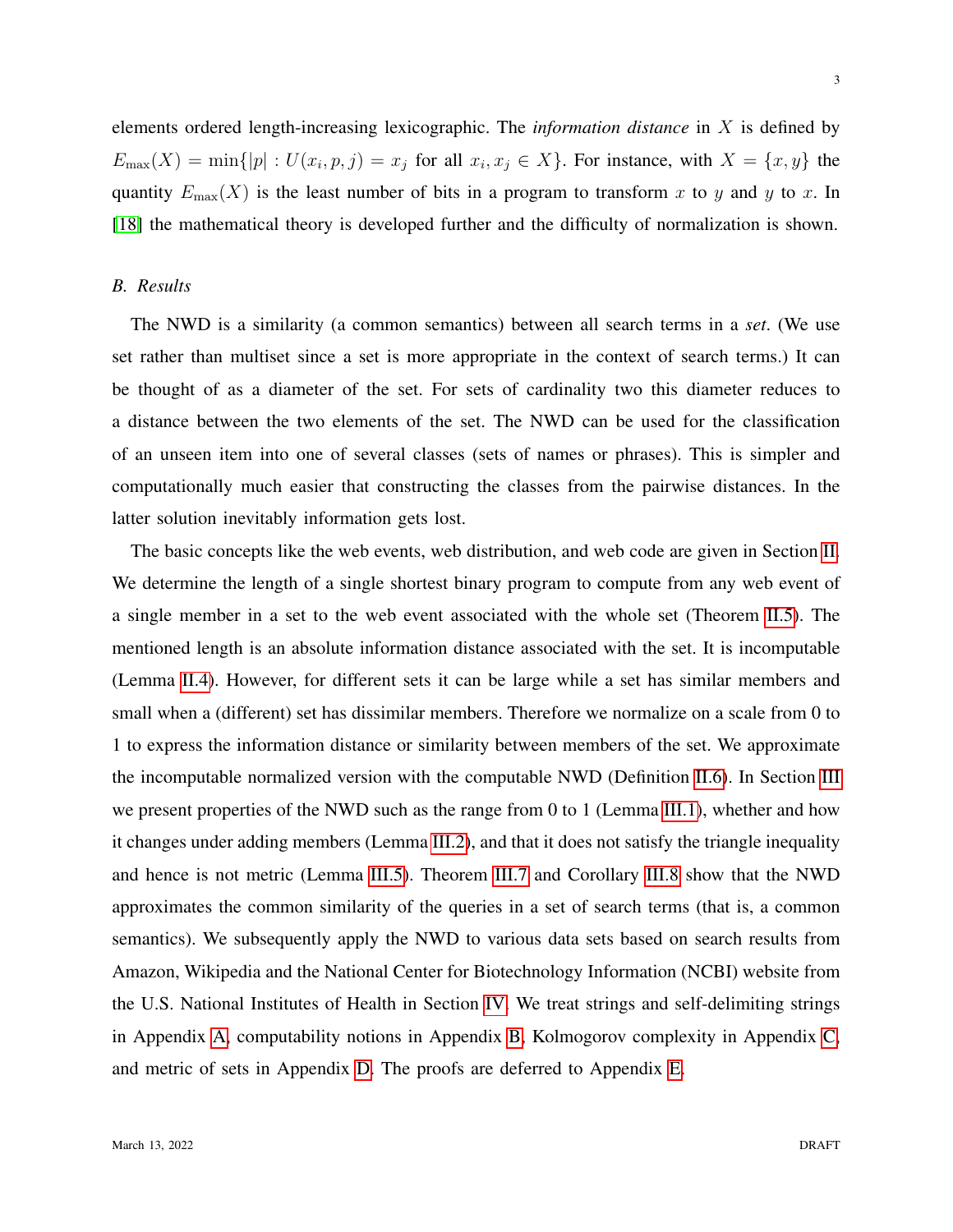#### II. WEB DISTRIBUTION AND WEB CODE

<span id="page-3-0"></span>We give a derivation that holds for idealized search engines that return reliable aggregate page counts from their data bases (here called the web consisting of web pages). Subsequently we apply the idealized theory to real problems using real search engines on real data bases.

# *A. Web Event*

The set of singleton *search terms* is denoted by S, a *set of search terms* is  $X = \{x_1, \ldots, x_n\}$ with  $x_i \in S$  for  $1 \le i \le n < \infty$ , and X denotes the set of such X. Let the set of web pages indexed (possible of being returned) by the search engine be  $\Omega$ .

<span id="page-3-1"></span>**Definition II.1.** We define the *web event*  $e(X) \subseteq \Omega$  by the set of web pages returned by the search engine doing a search for  $X$  such that each web page in the set contains occurrences of all elements from X.

If  $x, y \in S$  and  $e(x) = e(y)$  then  $x \sim y$  and the equivalence class  $[x] = \{y \in S : y \sim x\}.$ Unless otherwise stated, we consider all singleton search terms that define the same web event as the same term. Hence we deal actually with equivalence classes  $[x]$  rather than x. However, for ease of notation we write x in the sequel and consider this to mean  $[x]$ .

If  $X = \{x_1, \ldots, x_n\}$ , then  $e(X) = e(x_1) \cap \cdots \cap e(x_n)$  and the *frequency*  $f(X) = |e(X)|$ . The web event  $e(X)$  embodies all direct context in which all elements from X simultaneously occur in these web pages. Therefore web events capture in the outlined sense all background knowledge about this combination of search terms on the web.

#### *B. The Web Code*

It is natural to consider code words for events. We base those code words on the probability of the event. Consider the set

$$
T_{w,s} = \{(w,s) : w \in \Omega, s \in S, s \text{ occurs in } w\}.
$$

Then  $\alpha = \sum_{w \in \Omega, s \in S} |T_{w,s}|/|\Omega|$  is the average number of search terms per web page in  $\Omega$ . Define the *probability*  $g(X)$  of X as  $g(X) = f(X)/N$  with  $N = \alpha |\Omega|$ . This probability may change over time, but let us imagine that the probability holds in the sense of an instantaneous snapshot.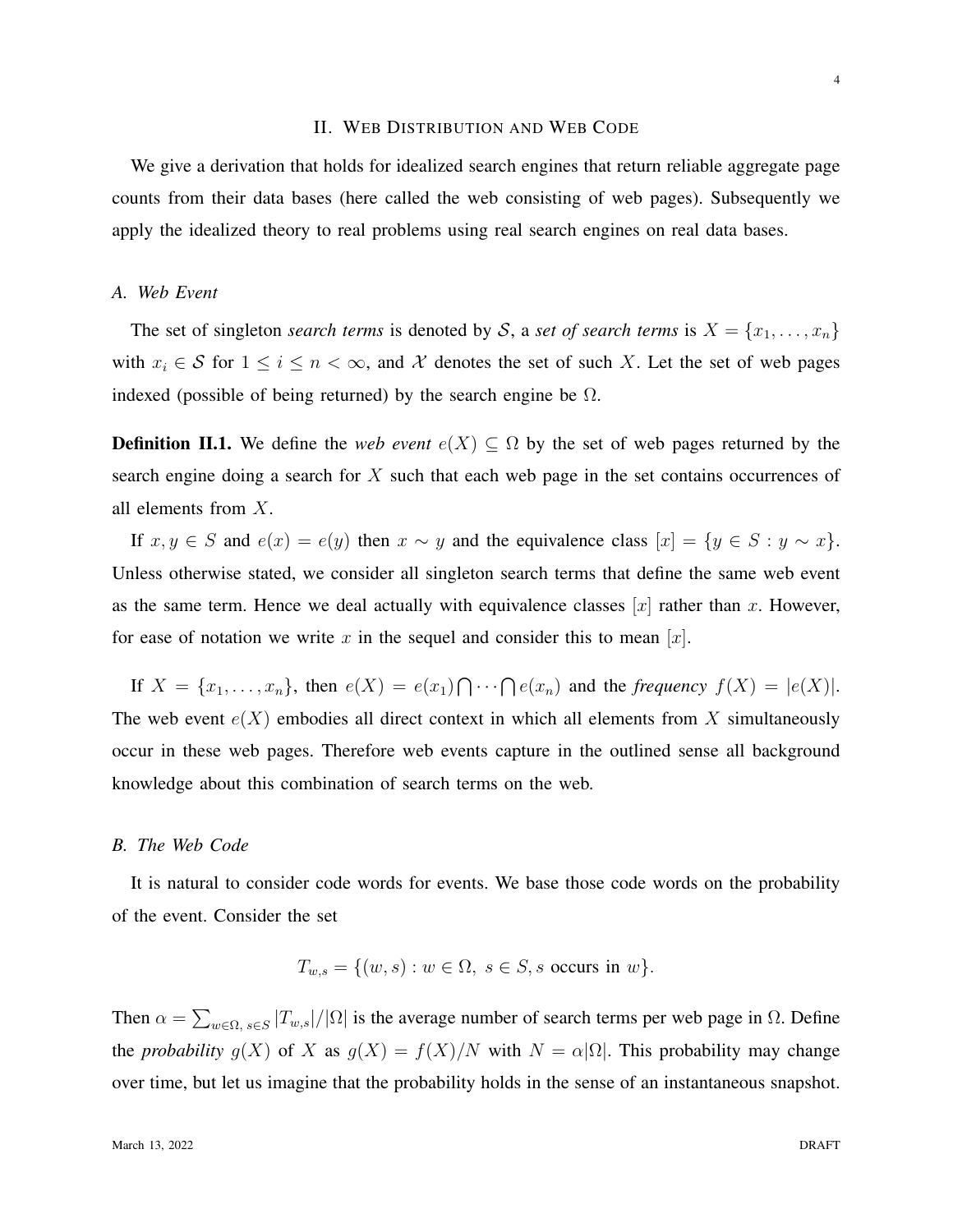A probability mass function on a known set allows us to define the associated prefix-code word length (information content) equal to unique decodable code word length [\[9\]](#page-23-6), [\[13\]](#page-23-7). Such a prefix code is a code such that no code word is a proper prefix of any other code word. By the ubiquitous Kraft inequality [\[9\]](#page-23-6), if  $l_1, l_2, \ldots$  is a sequence of positive integers satisfying

<span id="page-4-3"></span>
$$
\sum_{i} 2^{-l_i} \le 1,\tag{II.1}
$$

then there is a set of prefix-code words of length  $l_1, l_2, \ldots$ . Conversely, if there is a set of prefix-code words of length  $l_1, l_2, \ldots$  then these lengths satisfy the above displayed equation. By the fact that the probabilities of a discrete set sum to at most 1, every web event  $e(X)$  having probability  $g(X)$  can be encoded in a prefix-code word.

**Definition II.2.** The *length*  $G(X)$  of the *web code word* for  $X \in \mathcal{X}$  is

<span id="page-4-2"></span>
$$
G(X) = \log 1/g(X),\tag{II.2}
$$

or  $\infty$  for  $g(X) = 0$ . The case  $|X| = 1$  gives the length of the web code word for singleton search terms. The logarithms are throughout base 2.

The web code is a prefix code. The code word associated with  $X$  and therefore with the web event  $e(X)$  can be viewed as a compressed version of the set of web pages constituting  $e(X)$ . That is, the search engine compresses the set of web pages that contain all elements from  $X$ into a code word of length  $G(X)$ .

**Definition II.3.** Let  $p \in \{0,1\}^*$  and  $X \in \mathcal{X} \setminus S$ . The *information*  $EG_{\text{max}}(X)$  to compute *event*  $e(X)$  *from event*  $e(x)$  *for any*  $x \in X$  is defined by  $EG_{\text{max}}(X) = \min_p \{|p| : \text{for all } x \in X\}$ X we have  $U(e(x), p) = e(X)$ .

In this way  $EG_{\text{max}}(X)$  corresponds to the length of a single shortest self-delimiting program to compute output  $e(X)$  from an input  $e(x)$  for all  $x \in X$ . We use the notion of prefix Kolmogorov complexity  $K$  as in Appendix [C.](#page-17-1)

<span id="page-4-1"></span>Lemma II.4. *The function*  $EG<sub>max</sub>$  *is upper semicomputable but not computable.* 

<span id="page-4-0"></span>**Theorem II.5.**  $EG_{\text{max}}(X) = \max_{x \in X} \{ K(e(X)|e(x)) \}$  *up to an additive logarithmic term*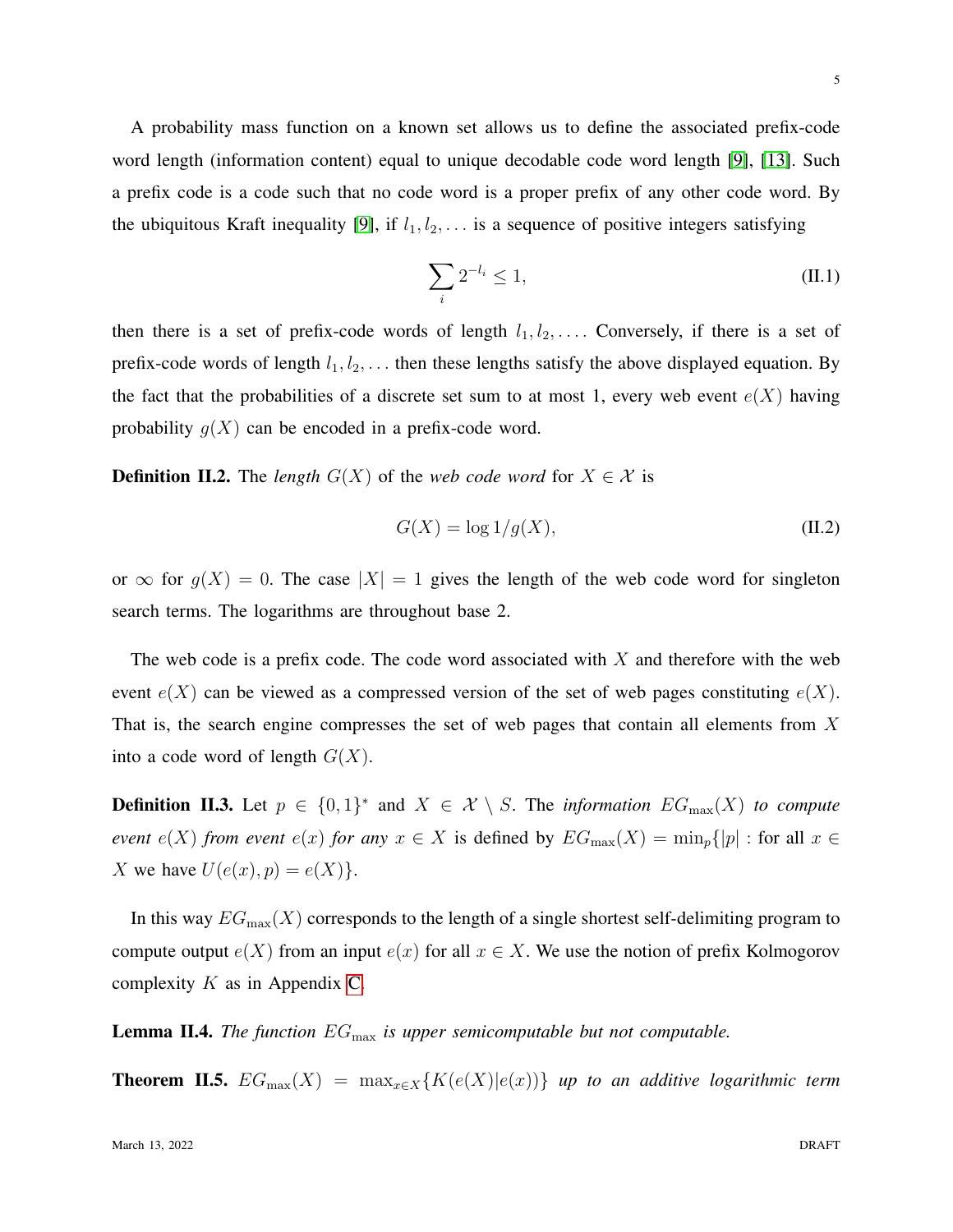$O(\log \max_{x \in X} \{ K(e(X)|e(x)) \})$  *which we ignore in the sequel.* 

To obtain the NWD we must normalize  $EG<sub>max</sub>$ . Let us give some intuition first. Suppose  $X, Y \in \mathcal{X} \backslash S$ . If the web events  $e(x)$ 's are more or less the same for all  $x \in X$  then we consider the members of X very similar to each other. If the web events  $e(y)$ 's are very different for different  $y \in Y$  then we consider the members of Y to be very different from one another. Yet for certain X and Y depending on the cardinalities and the size of the web events of the members we can have  $EG_{\text{max}}(X) = EG_{\text{max}}(Y)$ . That is to say, the similarity is dependent on size. Therefore, to express similarity of the elements in a set X we need to normalize  $EG_{\text{max}}(X)$ using the cardinality of  $X$  and the events of its members. Expressing the normalized values on a scale of 0 to 1 allows us to express the degree in which all elements of a set are alike. Then we can compare truly different sets.

Use the symmetry of information law [\(A.1\)](#page-18-2) to rewrite  $EG_{\text{max}}(X)$  according to Theorem [II.5](#page-4-0) as  $K(e(X)) - \min_{x \in X} \{ K(e(x)) \}$  up to a logarithmic additive term which we ignore. Since  $G(X)$  is computable prefix code for  $e(X)$ , while  $K(e(X))$  is the shortest computable prefix code for  $e(X)$ , it follows that  $K(e(X)) \leq G(X)$ . Similarly  $K(e(x)) \leq G(x)$  for  $x \in X$ . The search engine G returns frequency  $f(X)$  on query X (respectively frequency  $f(x)$  on query x). These frequencies are readily converted into  $G(X)$  (respectively  $G(x)$ ) using [\(II.2\)](#page-4-2). Replace  $K(e(X))$  by  $G(X)$  and  $\min_{x \in X} \{K(e(x))\}$  by  $\min_{x \in X} \{G(x)\}$  in  $EG_{\max}(X)$ . Subsequently use as normalizing term  $\max_{x \in X} \{G(x)\} (|X| - 1)$ . This yields the following.

<span id="page-5-1"></span>**Definition II.6.** The *normalized web distance* (NWD) of  $X \in \mathcal{X}$  with  $G(X) < \infty$  (equivalently  $f(X) > 0$ ) is

<span id="page-5-0"></span>
$$
NWD(X) = \frac{G(X) - \min_{x \in X} \{G(x)\}}{\max_{x \in X} \{G(x)\} (|X| - 1)}
$$
  
= 
$$
\frac{\max_{x \in X} \{ \log f(x) \} - \log f(X)}{(\log N - \min_{x \in X} \{ \log f(x) \}) (|X| - 1)},
$$
 (II.3)

otherwise  $NWD(X)$  is undefined.

The second equality in [\(II.3\)](#page-5-0), expressing the NWD in terms of frequencies, is seen as follows. We use [\(II.2\)](#page-4-2). The numerator is rewritten by  $G(X) = \log 1/g(X) = \log (N/f(X))$  =  $\log N - \log f(X)$  and  $\min_{x \in X} {\{G(x)\}} = \min_{x \in X} {\{\log 1/g(x)\}} = \log N - \max_{x \in X} {\{\log f(x)\}}.$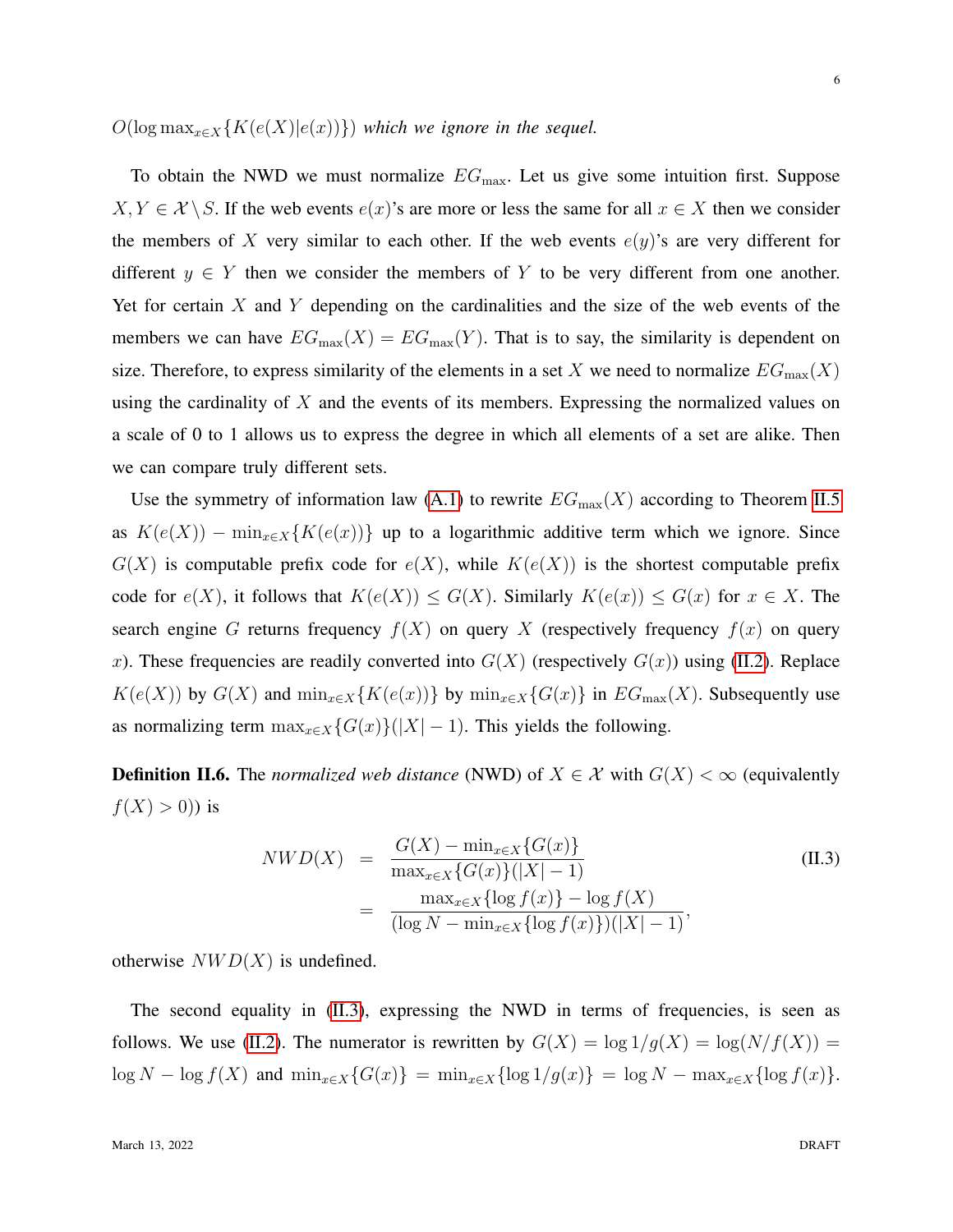The denominator is rewritten as  $\max_{x \in X} \{G(x)\}(|X| - 1) = \max_{x \in X} \{\log 1/g(x)\}(|X| - 1) =$  $(\log N - \min_{x \in X} {\log f(x)})(|X| - 1).$ 

**Remark II.7.** By assumption  $f(X) > 0$  which, since it has integer values, means  $f(X) \ge 1$ . The case  $f(X) = 0$  means that there is an  $x \in X$  such that  $e(x) \cap e(X \setminus \{x\}) = \emptyset$ . That is, query x is independent of the set of queries  $X \setminus \{x\}$ , that is, x has nothing in common with  $X \setminus \{x\}$  since there is no common web page. Hence the NWD is undefined. The other extreme is that  $e(x) = e(y)$   $(x \sim y)$  for all  $x, y \in X$ . In this case the  $NWD(X) = 0$ .

# III. THEORY

<span id="page-6-0"></span>Let  $X = \{x, y\} \in \mathcal{X}$ . We can rewrite [\[5,](#page-22-1) Section 3.4 formula (6)] for the NGD distance between x and y as  $NWD(X)$  up to a constant. Hence the NGD and NWD coincide for pairs up to a constant. For arbitrary sets the following holds.

<span id="page-6-1"></span>**Lemma III.1.** *Let*  $X \in \mathcal{X} \setminus S$ *. Then*  $NWD(X) \in [0,1]$ *.* 

We determine bounds on how the NWD may change under addition of members to its argument. These bounds are necessary loose since the added members may be similar to existing ones or very different. In Lemma [III.2](#page-7-0) below we shall distinguish two cases for the relation between the minimum frequencies of members of X and Y with  $X \subset Y$  and the overall frequencies of  $X$  and  $Y$ . In the first case

<span id="page-6-2"></span>
$$
\frac{f(y_1)f(X)}{f(x_1)f(Y)} \ge \left(\frac{f(x_0)}{f(y_0)}\right)^{(|X|-1)NWD(X)},
$$
\n(III.1)

where  $x_0 = \arg \min_{x \in X} {\log f(x)}$ ,  $y_0 = \arg \min_{y \in Y} {\log f(y)}$ ,  $x_1 = \arg \max_{x \in X} {\log f(x)}$ , and  $y_1 = \arg \max_{y \in Y} {\log f(y)}$ .

We give an example. Let  $|X| = 5$ ,  $f(x_0) = 1, 100, 000, f(y_0) = 1, 000, 000, f(x_1) = f(y_1) =$ 2, 000, 000,  $f(X) = 500$ ,  $f(Y) = 100$ , and  $NWD(X) = 0.5$ . The righthand side of the inequality [\(III.1\)](#page-6-2) is  $1.1^2 = 1.21$  while the lefthand side is 5. In the second case inequality (III.1) does not hold, that is, it holds with the  $\geq$  sign replaced by the  $\lt$  sign. We give an example. Let  $|X| = 5$ ,  $f(x_0) = 1,100,000$ ,  $f(y_0) = 1,000,000$ ,  $f(x_1) = f(y_1) = 2,000,000$ ,  $f(X) = 110$ ,  $f(Y) = 100$ , and  $NWD(X) = 0.5$ . The righthand side of the inequality [\(III.1\)](#page-6-2) with  $\geq$  replaced by  $\langle$  is  $1.1^2 = 1.21$  while the lefthand side is 1.1.

7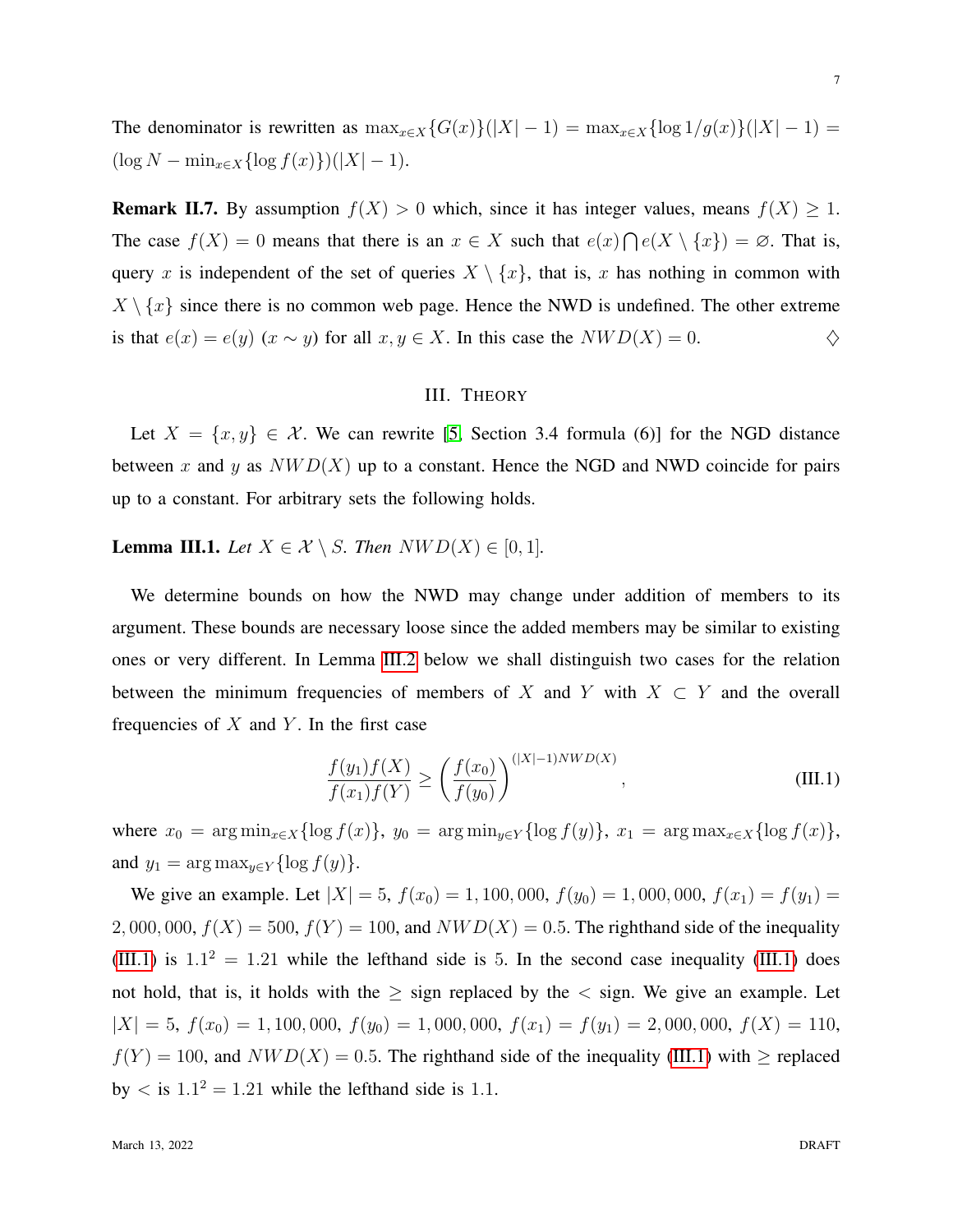<span id="page-7-0"></span>**Lemma III.2.** *Let*  $X, Z \subseteq Y$ *,*  $X, Y, Z \in \mathcal{X} \setminus S$ *, and*  $\min_{z \in Z} \{f(z)\} = \min_{y \in Y} \{f(y)\}.$ 

(i) *If*  $f(y) \ge \min_{x \in X} \{f(x)\}$  *for all*  $y \in Y$  *then*  $(|X| - 1)NWD(X) \le (|Y| - 1)NWD(Y)$ *.* (ii) Let  $f(y)$  <  $\min_{x \in X} \{f(x)\}$  for some  $y \in Y$ . If [\(III.1\)](#page-6-2) holds then  $(|X| - 1)NWD(X) \le$  $(|Y| - 1)NWD(Y)$ *. If* [\(III.1\)](#page-6-2) *does not hold then*  $(|X| - 1)NWD(X) > (|Y| - 1)NWD(Y) ≥$  $(|Z| - 1)NWD(Z)$ .

Example III.3. Consider the Shakespeare–Macbeth–Hamlet Example [I.1.](#page-1-0) Let  $X = \{Shakespeace, Macbeth\}, Y = \{Shakespeace, Macbeth\}, and$  $Z = \{Shakespeace, Hamlet\}.$  Then inequality [\(III.1\)](#page-6-2) for X versus Y gives  $(124, 000, 000 \times 7, 730, 000/(124, 000, 000 \times 663, 000) \ge (22, 400, 000/22, 400, 000)^{0.395}$  (that is 11.659 ≥ 1), and for Z versus Y gives 18, 500, 000/663, 000 ≥ (51, 300, 000/22, 400, 000)<sup>0.306</sup> (that is  $27.903 \ge 1.289$ ). In the first case Lemma [III.2](#page-7-0) item (i) is applicable since the frequency minima of X and Y are the same. (In this case inequality  $(III.1)$  is not needed.) Therefore  $NWD(X)(|X|-1)/(|Y|-1) \leq NWD(Y)$  which works out as 0.395/2  $\leq$  0.372. In the second case Lemma [III.2](#page-7-0) item (ii) is applicable since the frequency minima of  $Z$  and  $Y$  are not the same. Since inequality [\(III.1\)](#page-6-2) holds this gives  $NWD(Z)(|Z|-1)/(|Y|-1) \leq NWD(Y)$ which works out as  $0.306/2 \le 0.372$ .

Remark III.4. To interpret Lemma [III.2](#page-7-0) we give the following intuition. Under addition of a member to a set there are two opposing tendencies on the NWD concerned. First, the range of the NWD stays fixed at a unit and [\(II.3\)](#page-5-0) shows that addition of a member tends to decrease the NWD, that is, it moves closer to 0. Second, the common similarity of queries in a given set as measured by the NWD is based on the number of properties all members of a set have in common. By adding a member to the set clearly the number of common properties does not increase and generally decreases. This diminishing tends to cause the NWD to increase—move closer to 1. The first effect is visible when  $(|X| - 1)NWD(X) > (|Y| - 1)NWD(Y)$ , which happens in the case of Lemma [III.2](#page-7-0) item (ii) for the case when the frequencies do not satisfy [\(A.2\)](#page-21-0). The second effect is visible when  $(|X| - 1)NWD(X) \leq (|Y| - 1)NWD(Y)$ , which happens in Lemma [III.2](#page-7-0) item (i), and item (ii) with the frequencies satisfying [\(A.2\)](#page-21-0). (Note that to keep  $NWD(X) \in [0,1]$  for all X we have the factor  $(|X|-1)$  in the denominator of  $NWD(X)$ . Without this factor the resulting function of X has range  $[0, |X| - 1]$  and in the inequalities in this remark and in the NWD formula [\(II.3\)](#page-5-0) and all the previous theory properties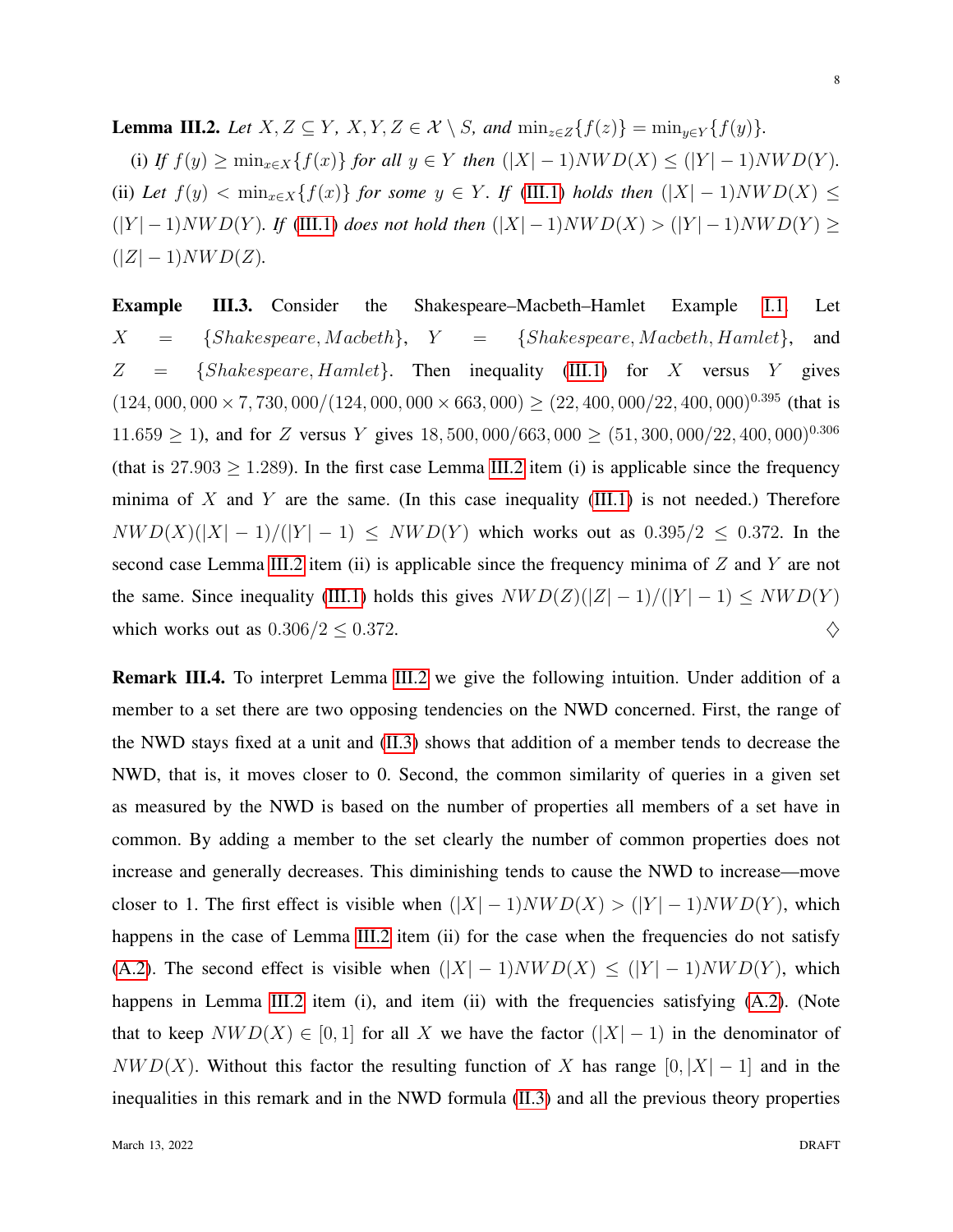the factors  $|X| - 1$  and  $|Y| - 1$  are replaced by 1.)  $\diamondsuit$ 

For every set X we have that the  $NWD(X)$  is invariant under permutation of X: it is symmetric. The NWD is also positive definite as in Appendix [D](#page-18-0) (where equal members should be interpreted as saying that the set has only one member). However the NWD does not satisfy the triangle inequality and hence is not a metric. This is natural for a common similarity or semantics: The members of a set  $XY$  can be less similar (have greater NWD) then the similarity of the members of  $XZ$  plus the similarity of the members of  $ZY$  for some set  $Z$ .

# <span id="page-8-0"></span>Lemma III.5. *The NWD violates the triangle inequality.*

It remains to formally prove that the NWD expresses in the similarity of the search terms in the set. We define the notion of a distance on these sets using the web as side-information. We consider only distances that are upper semicomputable, that is, the distance can be computably approximated from above (Appendix [B\)](#page-17-0). A priori we allow asymmetric distances, but we exclude degenerate distances such as  $d(X) = 1/2$  for all  $X \in \mathcal{X}$  containing a fixed element x. That is, for every d we want only finitely many sets  $X \ni x$  such that  $d(X) \leq d$ . Exactly how fast we want the number of sets we admit to go to  $\infty$  is not important; it is only a matter of scaling.

<span id="page-8-1"></span>**Definition III.6.** A *web distance function* (quantifying the common properties or common features)  $d : \mathcal{X} \to \mathcal{R}^+$  is *admissible* if  $d(X)$  is (i) a nonnegative total real function and is 0 iff  $X \in S$ ; (ii) it is upper semicomputable from the  $e(x)$ 's with  $x \in X$  and  $e(X)$ ; and (iii) it satisfies the density requirement: for every  $x \in S$ 

$$
\sum_{X \ni x, \ |X| \ge 2} 2^{-d(X)} \le 1.
$$

We give the gist of what we are about to prove. Let  $X = \{x_1, x_2, \ldots, x_n\}$ . A feature of a query is a property of the web event of that query. For example, the frequency in the web event of web pages containing an occurrence of the word "red." We can compute this frequency for each  $e(x_i)$  $(1 \le i \le n)$ . The minimum of those frequencies is the maximum of the number of web pages containing the word "red" which surely is contained in each web event  $e(x_1), \ldots, e(x_n)$ . One can identify this maximum with the inverse of a distance in  $X$ . There are many such distances in  $X$ . The shorter a web distance is, the more dominant is the feature it represents. We show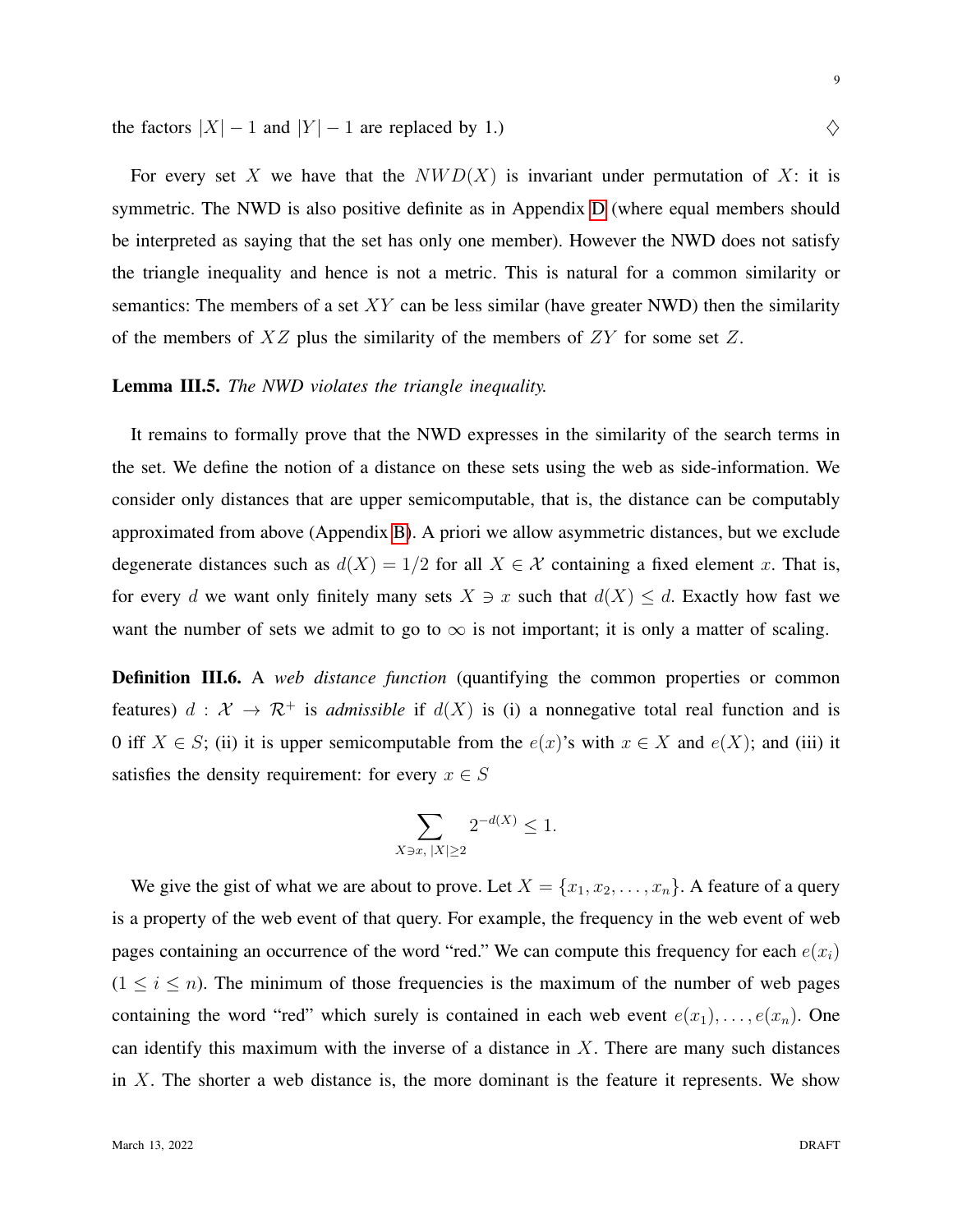that the minimum admissible distance is  $EG_{\text{max}}(X)$ . It is the least admissible web distance and represents the shortest of all admissible web distances in members of  $X$ . Hence the closer the numerator of  $NWD(X)$  is to  $EG<sub>max</sub>(X)$  the better it represents the dominant feature all members of X have in common.

<span id="page-9-0"></span>**Theorem III.7.** *Let*  $X \in \mathcal{X}$ *. The function*  $G(X) - \min_{x \in X} \{G(x)\}\$ is a computable upper bound *on*  $EG_{\text{max}}(X)$ *. The closer it is to*  $EG_{\text{max}}(X)$ *, the better it approximates the shortest admissible distance in* X. The normalized form of  $EG_{\text{max}}(X)$  is  $NWD(X)$ .

The normalized least admissible distance in a set is the least admissible distance between its members which we call the common admissible similarity. Therefore we have:

<span id="page-9-1"></span>**Corollary III.8.** The function  $NWD(X)$  is the common admissible similarity among all search terms in X. This admissible similarity can be viewed as semantics that all search terms in X have in common.

# IV. APPLICATIONS

<span id="page-9-2"></span>The application of the approach presented here requires the ability to query a database for the number of occurrences and co-occurrences of the elements in the set that we wish to analyze. One challenge is to find a database that has sufficient breadth as to contain a meaningful numbers of co-occurrences for related terms. As discussed previously, an example of one such database is the World Wide Web, with the page counts returned by Google search queries used as an estimate of co-occurrence frequency. There are two issues with using Google search page counts. The first issue is that Google limits the number of programmatic searches in a single day to a maximum of 100 queries, and charges for queries in excess of 100 at a rate of up to \$50 per thousand. The second issue with using Google web search page counts is that the numbers are not exact, but are generated using an approximate algorithm that Google has not disclosed. For the questions considered previously [\[5\]](#page-22-1) we found that these approximate measures were sufficient at that time to generate useful answers, especially in the absence of any a priori domain knowledge. It is possible to implement internet based searches without using search engine API's, and therefore not subject to daily limit. This can be accomplished by parsing the HTML returned by the search engine directly. The issue with google page counts in this study being approximate counts based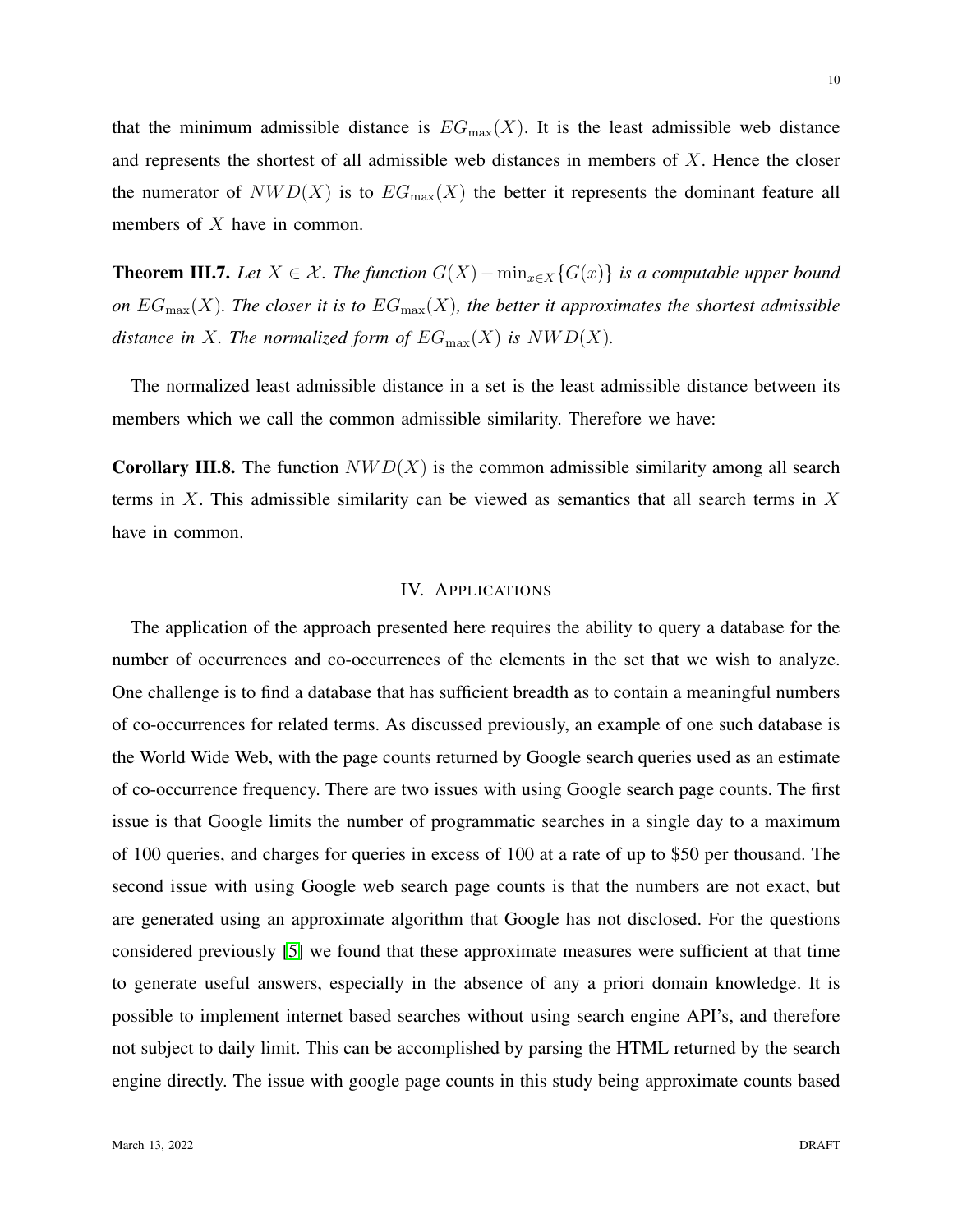on a non-public algorithm was more concerning as changes in the approximation algorithm can influence page count results in a way that may not reflect true changes to the underlying distributions. Since any internet search that returns a results count can be used in computing the NWD, we adopt the approach of using web sites that return exact rather than approximate page counts for a given query.

Here we describe a comparison of the NWD using the set formulation based on web-site search result counts with the pairwise NWD formulation. The examples are based on search results from Amazon, Wikipedia and the National Center for Biotechnology Information (NCBI) website from the U.S. National Institutes of Health. The NCBI website exposes all of the NIH databases searchable from a single web portal. We consider example classification questions that involve partitioning a set of words into underlying categories. For the NCBI applications we compare various diseases using the loci identified by large genome wide association studies (GWAS). For the NWD set classification, we determine whether to assign element  $x$  to class  $A$ or class B by computing  $NWD(Ax) - NWD(A)$  and  $NWD(Bx) - NWD(B)$  and assigning element  $x$  to whichever class achieves the minimum.

For the pairwise formulation, we use the gap spectral clustering unsupervised approach developed in [\[4\]](#page-22-4). Gap spectral clustering uses the gap statistic as first proposed in [\[17\]](#page-23-8) to estimate the number of clusters in a data set from an arbitrary clustering algorithm. In [\[4\]](#page-22-4), it was shown that the gap statistic in conjunction with a spectral clustering [\[15\]](#page-23-9) of the distance matrix obtained from pairwise NWD measurements is an estimate of randomness deficiency for clustering models. Randomness deficiency is a measure of the meaningful information that a model, here a clustering algorithm, captures in a particular set of data [\[12\]](#page-23-10). The approach is to select the number of clusters that minimizes the randomness deficiency as approximated by the gap value. In practice, this is achieved by picking the first number of clusters where the gap value achieves a maximum as described in [\[4\]](#page-22-4).

The gap value is computed by comparing the intra-cluster dispersions of the pairwise NWD distance matrix to that of uniformly distributed randomly generated data on the same range. For each value of  $k$ , the number of clusters in the data, we apply a spectral clustering algorithm to partition the data, assigning each element in the data to one of  $k$  clusters. Next, we compute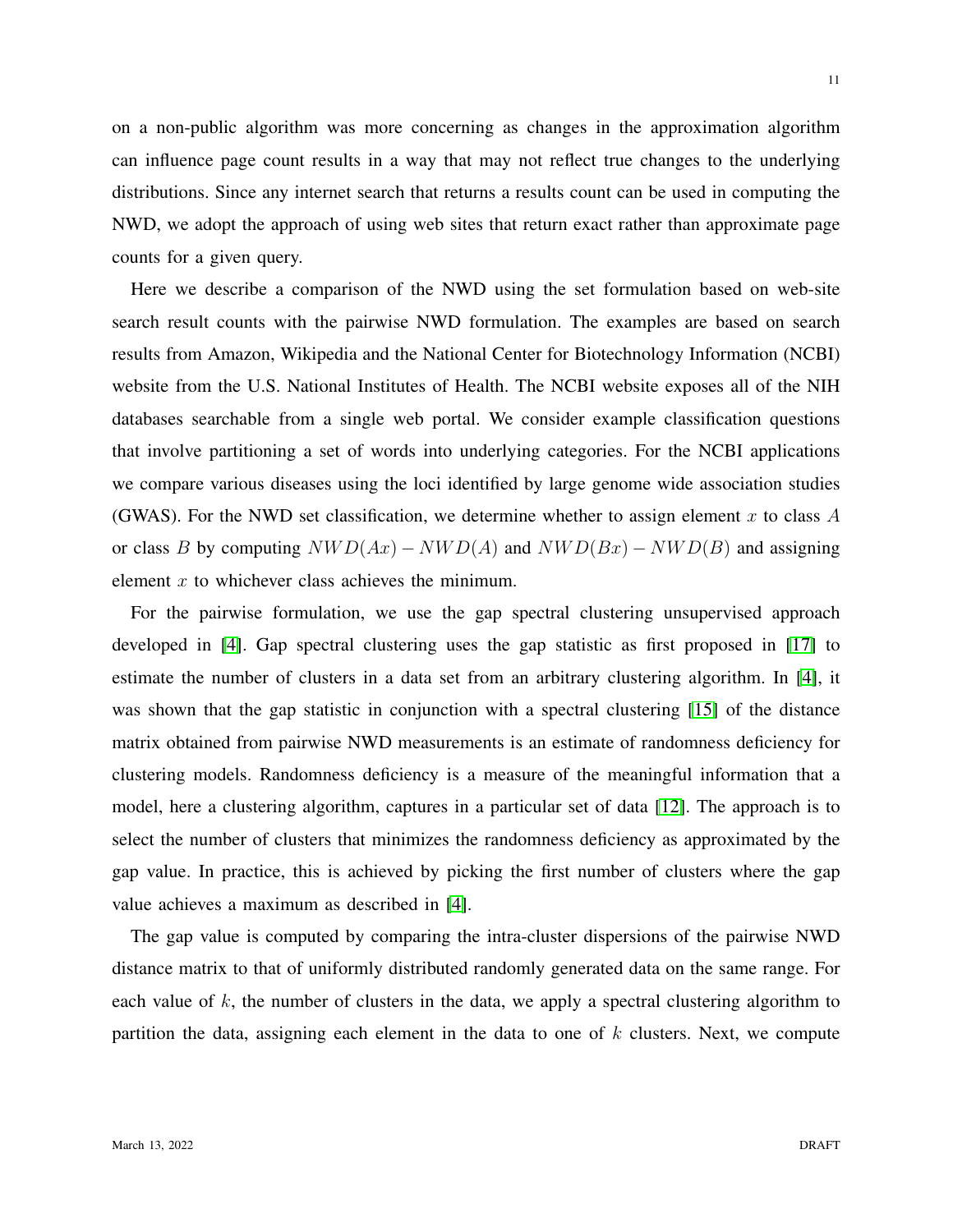$D_r$ , the sum of the distances between elements in each cluster  $C_r$ ,

$$
D_r = \sum_{i,j \in C_r} d_{i,j}.
$$

The average intra-cluster dispersion is calculated,

$$
W_k = \sum_{r=1}^k \frac{1}{2n_r} D_r,
$$

where  $n_r$  is the number of points in cluster  $C_r$ . The gap statistic is then computed as the difference between the averages of the intra-cluster distances of our data and the intra-cluster distances of B randomly generated uniformly distributed data sets of the same dimension as our data,  $\overline{p}$ 

$$
Gap(k) = \frac{1}{B} \sum_{b=1}^{B} \log(W_{kb}) - \log(W_k),
$$

where  $W_{kb}$  is the average intra-cluster dispersion obtained by running our clustering algorithm on each of the  $B$  randomly generated uniformly-distributed datasets. Following [\[4\]](#page-22-4) we set  $B$  to 100. We compute the standard deviation of the gap value  $s_k$  from  $\sigma_k$ , the standard deviation of the B uniformly distributed randomly generated data, adjusted to account for simulation error, as

$$
s_k = \sigma_k \sqrt{1 + \frac{1}{B}}.
$$

Finally, we choose the smallest value of  $k$  for which

$$
Gap(k) \geq Gap(k+1)-s_{k+1}.
$$

We now describe results from a number of sample applications. For all of these applications, we use a single implementation based on co-occurrence counts. For each search engine that we used, including Amazon, Wikipedia and NCBI a custom MATLAB script was developed to parse the search count results. We used the page counts returned using the built in search from each website for the frequencies, and following the approach in [\[5\]](#page-22-1) choose  $N$  as the frequency for the search term 'the'. The results described were not sensitive to the choice of search term used to establish N, for example identical classification results were obtained using the counts returned by the search term 'N' as the normalizing factor. Following each classification result below, we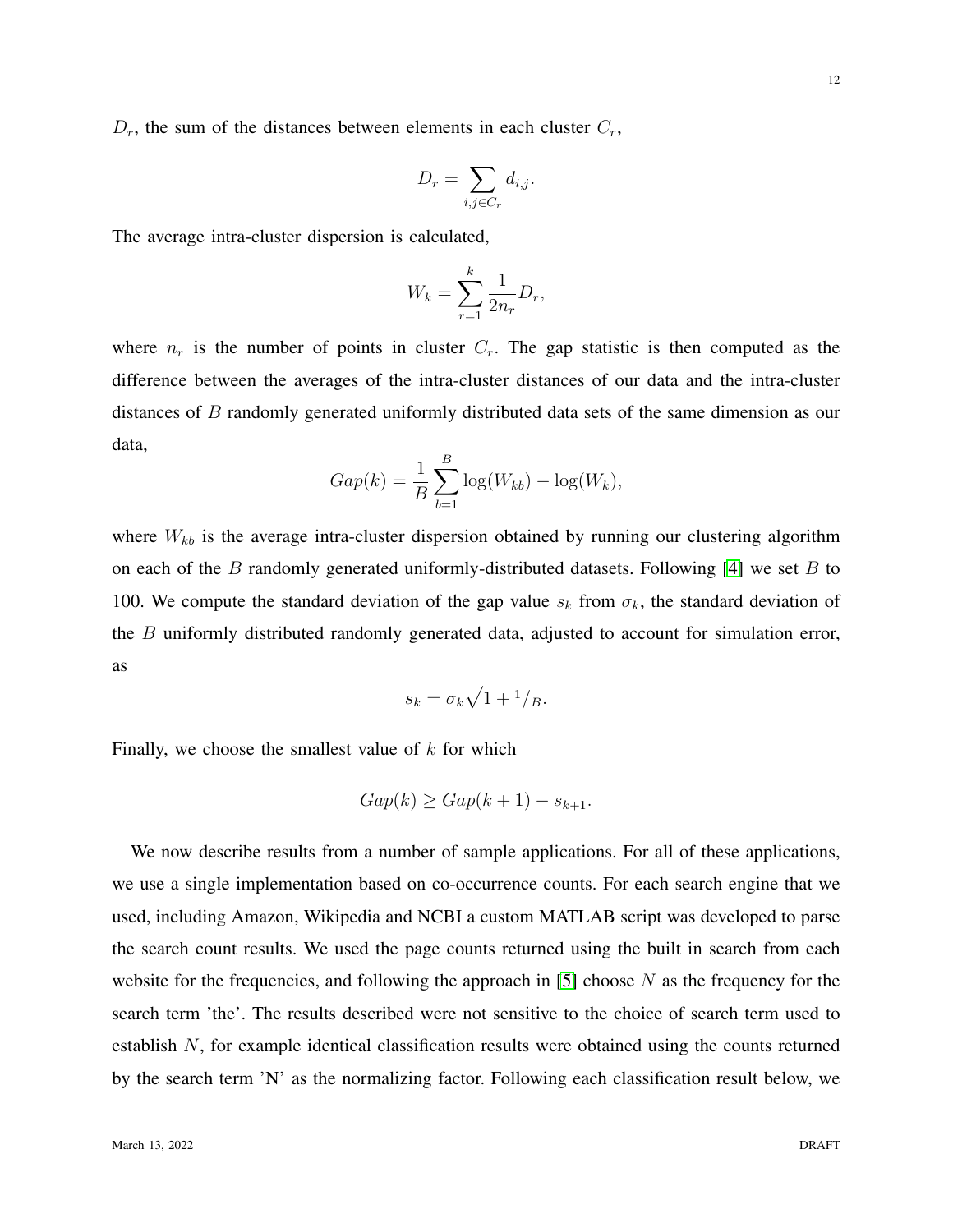include in parenthesis the 95% confidence interval for the result, computed as described in [\[19\]](#page-23-11)

The first three classification questions we considered used the wikipedia search engine. These questions include classifying colors vs. animals, classifying colors vs. shapes and classifying presidential candidates by political party for the US 2008 U.S. presidential election. For colors vs animals and shapes, gap spectral clustering found two groups in the data and classified all of the elements 100% correctly. The NWD set formulation classified the terms perfectly (0.82,1.0). For the presidential candidate classification by party, the pairwise NWD formulation performed poorly, classifying 58% correctly (0.32,0.8), while the multiset formulation obtained 100% correct classification (0.76,1.0). Table [I](#page-12-0) shows the data used for each question, together with the pairwise and set accuracy, the number of groups obtained by gap spectral clustering and the total number of website queries required for each method.

| search engine: wikipedia                                                                                                                                                        | <b>Correct</b> | <b>Multisets Pairwise</b><br><b>Correct</b> | <b>Groups found</b><br>by gap spectral | Number of<br>queries<br>(pairwise) | <b>Number of</b><br>queries<br>(multisets) |
|---------------------------------------------------------------------------------------------------------------------------------------------------------------------------------|----------------|---------------------------------------------|----------------------------------------|------------------------------------|--------------------------------------------|
| {red, orange, yellow, green, blue, indigo}<br>flion, tiger, bear, monkey, zebra,<br>elephant, aardvark, lamb, fox, ape, dog}                                                    | 100%           | 100%                                        | 2                                      | 136                                | 394                                        |
| {red, orange, yellow, green, blue, indigo,<br>violet, purple, cyan, white}<br>{square, circle, rectangle, ellipse, triangle,<br>rhombus}                                        | 100%           | 100%                                        | 2                                      | 105                                | 342                                        |
| {Barack Obama, Hillary Clinton, John<br>Edwards, Joe Biden, Chris Dodd, Mike<br>Gravel}<br>{John McCain, Mitt Romney, Mike<br>Huckabee, Ron Paul, Fred Thompson,<br>Alan Keyes} | 100%           | 58%                                         | 2                                      | 66                                 | 198                                        |

TABLE I CLASSIFICATION RESULTS USING WIKIPEDIA.

<span id="page-12-0"></span>The next classification question considered used page counts returned by the Amazon website search engine to classify book titles by author. Table [II](#page-13-0) summarizes the sets of novels associated with each author, and the classification results for each author as a confusion matrix. The Multiset NWD (top) misclassified one of the Tolstoy novels ('War and Peace') to Stephen King, but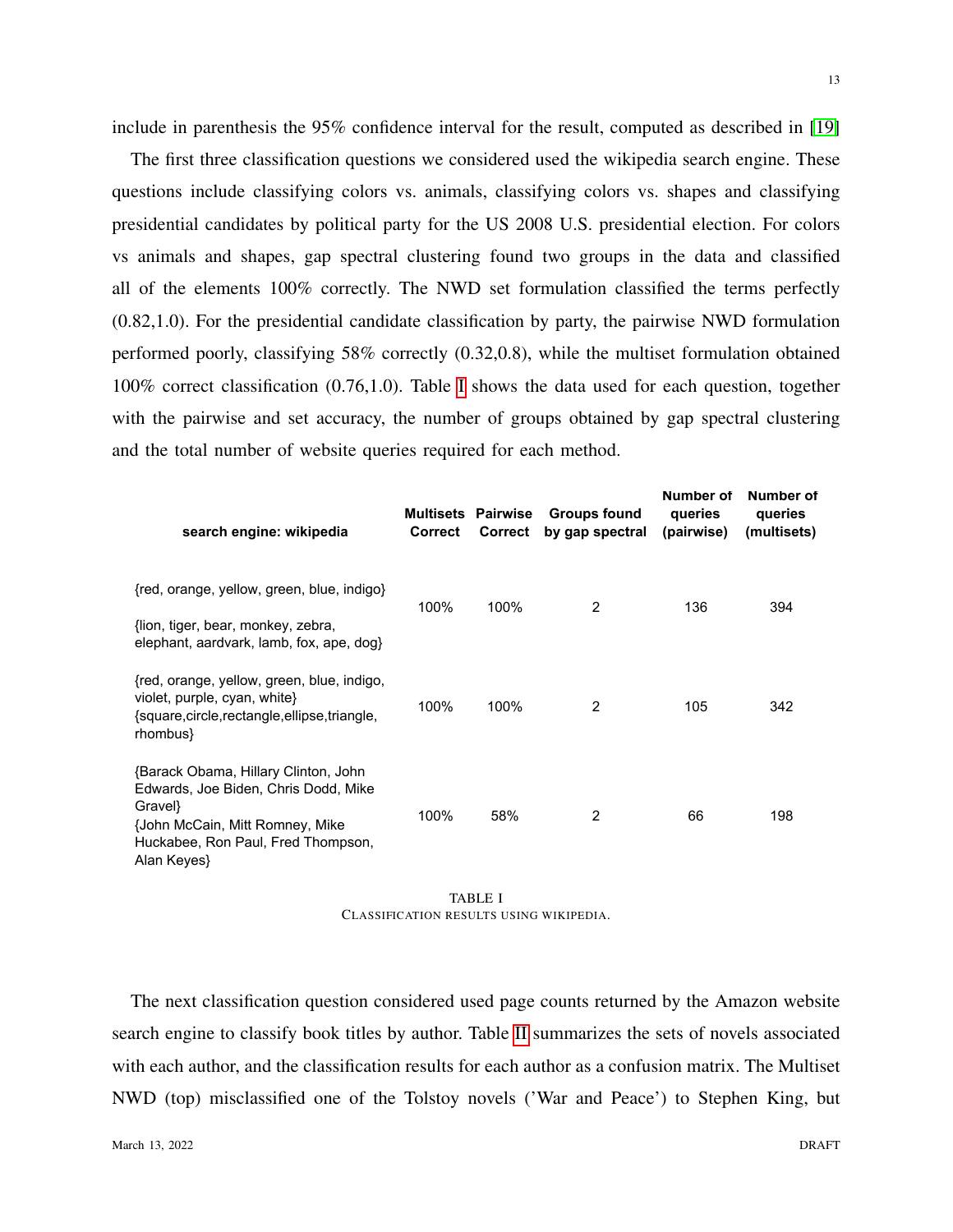Shakespeare = {Macbeth, The Tempest, Othello, King Lear, Hamlet, The Merchant of Venice, A Midsummer Nights Dream, Much Ado About Nothing, Taming of the Shrew, Twelfth Night}

King = {Carrie, Salems Lot, The Shining, The Stand, The Dead Zone, Firestarter, Cujo}

Twain = {Adventures of Huckleberry Finn, A Connecticut Yankee in King Arthurs Court, Life on the Mississippi, Puddnhead Wilson}

Hemingway = {The Old Man and The Sea, The Sun Also Rises, For Whom the Bell Tolls, A Farewell To Arms}

Tolstoy = {Anna Karenina, War and Peace, The Death of Ivan Ilyich}

|                    | <b>Multiset NWD</b> | <b>True Class</b>                        |              |   |                              |   |  |
|--------------------|---------------------|------------------------------------------|--------------|---|------------------------------|---|--|
|                    |                     | Shakespeare King Twain Hemingway Tolstoy |              |   |                              |   |  |
| Predicted<br>Class | Shakespeare         | 10                                       | 0            | 0 | O                            | O |  |
|                    | King                | 0                                        | 7            | 0 | O                            |   |  |
|                    | Twain               | O                                        | <sup>0</sup> | 4 | n                            | O |  |
|                    | Hemingway           | 0                                        | 0            | O | 4                            | O |  |
|                    | Tolstoy             | 0                                        | 0            | O | n                            | 2 |  |
|                    |                     | Correct: 96%                             |              |   |                              |   |  |
|                    | <b>Pairwise NWD</b> | <b>True Class</b>                        |              |   |                              |   |  |
|                    |                     | Shakespeare                              |              |   | King Twain Hemingway Tolstoy |   |  |
|                    | Shakespeare         | 10                                       | 0            | O |                              |   |  |
| Predicted<br>Class | King                | O                                        | 6            | O | n                            | 0 |  |
|                    | Twain               | O                                        | 0            | 4 | n                            | 0 |  |
|                    | Hemingway           | O                                        |              | O | 3                            | 3 |  |
|                    | Tolstoy             | O                                        | 0            | O | n                            | ŋ |  |
|                    |                     | Correct: 79%                             |              |   |                              |   |  |

TABLE II CLASSIFYING NOVELS BY AUTHOR USING AMAZON

<span id="page-13-0"></span>correctly classified all other novels correctly, 96% accurate (0.83,0.99). The pairwise NWD performed significantly more poorly, achieving only 79% accuracy (0.6,0.9).

The final application considered is to quantify similarities among diseases based on the results of genome wide association studies (GWAS). These studies scan the genomes from a large population of individuals to identify genetic variations occurring at fixed locations, or loci that can be associated with the given disease. Here we use the the NIH NCBI database to search for similarities among diseases, comparing loci identified by recent GWAS results for each disease. The diseases included Alzheimers [\[22\]](#page-23-12), Parkinsons [\[27\]](#page-23-13), Amyotrophic lateral sclerosis (ALS) [\[23\]](#page-23-14), Schizophrenia [\[28\]](#page-23-15), Leukemia [\[24\]](#page-23-16), Obesity [\[26\]](#page-23-17), and Neuroblastoma [\[25\]](#page-23-18). The top of Table [III](#page-15-0) lists the loci used for each disease. The middle panel of Table [III](#page-15-0) shows at each

14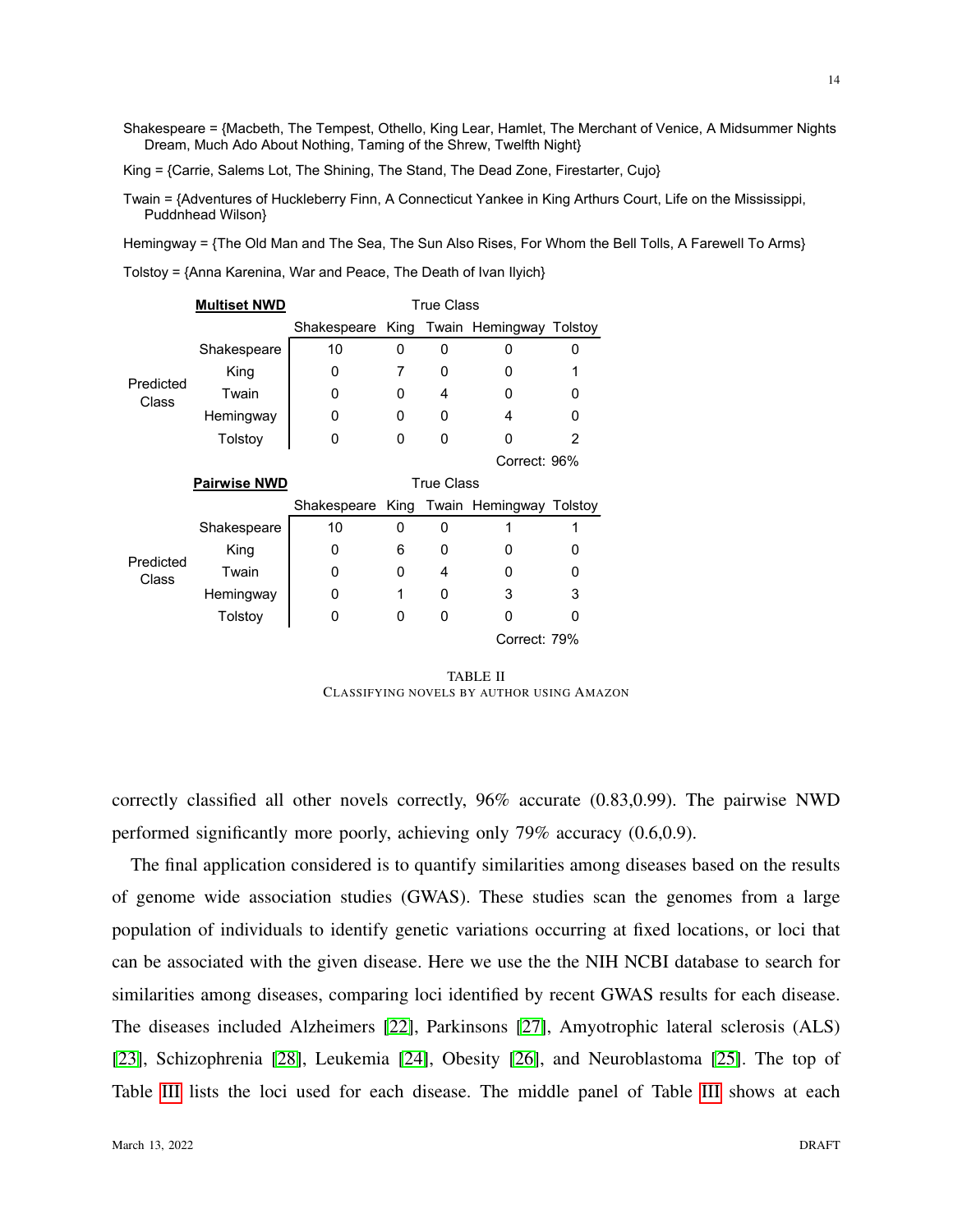location  $(i, j)$  of the distance matrix the NWD computed for the combined counts for the loci of disease i concatenated with disease j. The diagonal elements  $(i, i)$  show the NWD for the loci of disease i. The bottom panel of Table [III](#page-15-0) shows the NWD for each element with the diagonal subtracted,  $(i, j) - (i, i)$ . This is equivalent to the  $NWD(Ax) - NWD(A)$  value used in the previous classification problems. The two minimum values in the bottom panel, showing the relationships between Parkinsons and Obesity, as well as between Schizophrenia and Leukemia were surprising. The hypothesis was that neurological disorders such as Parkinsons, ALS and Alzheimers, would be more similar to each other. After these findings we found that there actually have been recent findings of strong relationships between both Schizophrenia and Leukemia [\[29\]](#page-24-0) as well as between Parkinsons and Obesity [\[30\]](#page-24-1), relationships that have also been identified by clinical evidence not relating to GWAS approaches.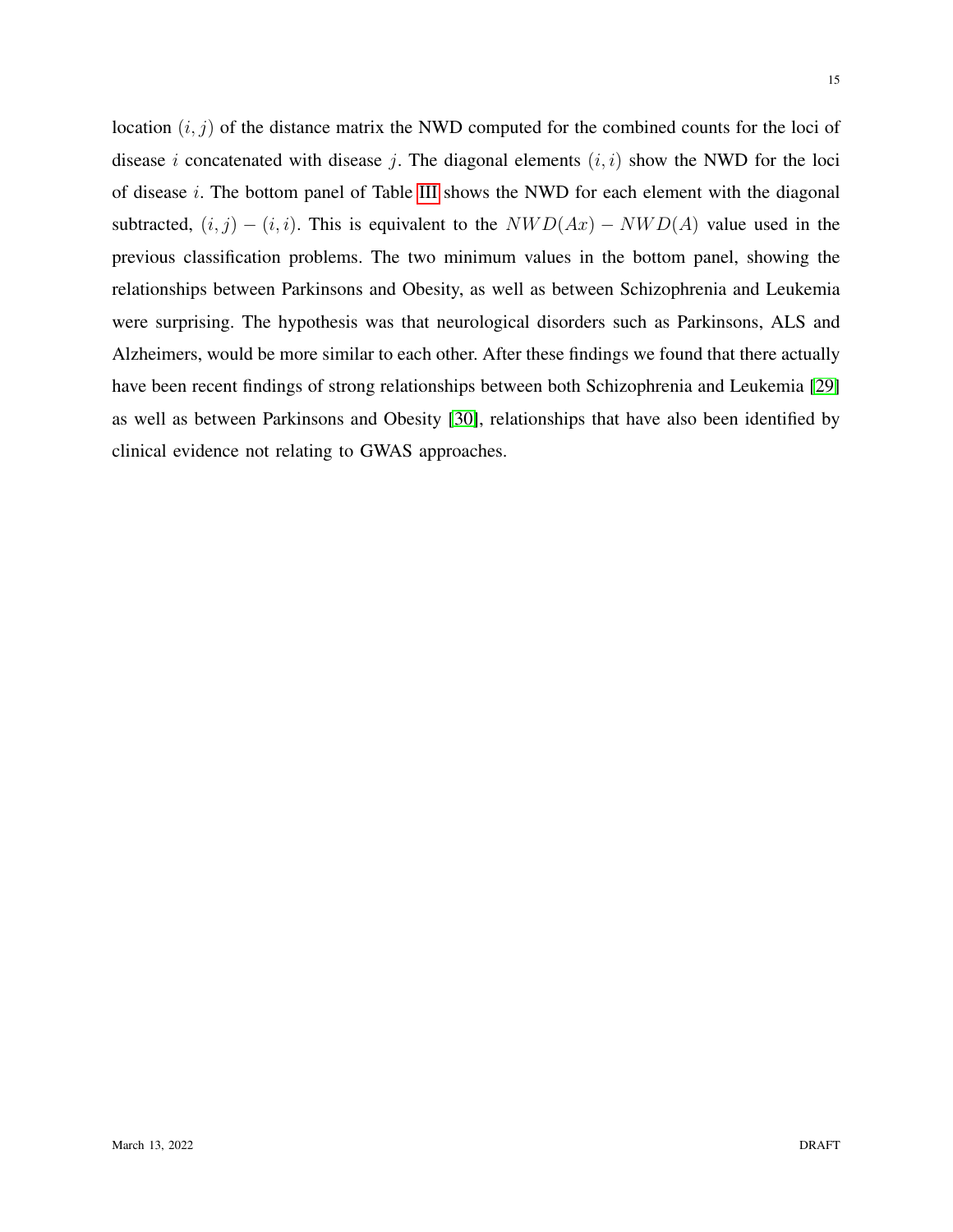Schizophrenia = {'rs1702294', 'rs11191419', 'rs2007044', 'rs4129585', 'rs35518360'}

Leukemia = {'rs17483466', 'rs13397985', 'rs757978', 'rs2456449', 'rs735665', 'rs783540', 'rs305061', 'rs391525', 'rs1036935', 'rs11083846'}

Alzheimers={'rs4420638', 'rs7561528', 'rs17817600', 'rs3748140', 'rs12808148', 'rs6856768', 'rs11738335', 'rs1357692'};

Obesity={'rs10926984', 'rs12145833', 'rs2783963', 'rs11127485', 'rs17150703', 'rs13278851'};

Neuroblastoma = {'rs6939340', 'rs4712653', 'rs9295536', 'rs3790171', 'rs7272481'};

Parkinsons={'rs356219', 'rs10847864', 'rs2942168', 'rs11724635'}

ALS = {'rs2303565', 'rs1344642', 'rs2814707', 'rs3849942', 'rs2453556', 'rs1971791', 'rs8056742'};

|                   |            | Alzheimers Parkinsons ALS |          | Schizophrenia Leukemia |              | Obesity  | Neuroblastoma |
|-------------------|------------|---------------------------|----------|------------------------|--------------|----------|---------------|
| <b>Alzheimers</b> | 1.29E-02   | 2.43E-02 1.38E-02         |          | 1.55E-02               | $1.23F-02$   | 1.49F-02 | $1.61E-02$    |
| Parkinsons        | 2.43E-02   | 1.80E-02  1.83E-02        |          | 1.58E-02               | 1.68E-02     | 1.53F-02 | 2.23E-02      |
| ALS.              | 1.38E-02   | 1.83E-02 9.76E-03         |          | 1.19E-02               | 1.46F-02     | 9.96F-03 | 1.75E-02      |
| Schizophrenia     | 1.55E-02   | 1.58E-02                  | 1.19E-02 | 1.38E-02               | $1.13F - 02$ | 1.60F-02 | 1.93F-02      |
| Leukemia          | $1.23F-02$ | 1.68E-02  1.46E-02        |          | 1.13E-02               | $7.54F-03$   | 1.15F-02 | 1.61E-02      |
| Obesity           | 1.49E-02   | 1.53E-02 9.96E-03         |          | 1.60E-02               | 1.15E-02     | 1.23F-02 | 1.51E-02      |
| Neuroblastoma     | 1.61E-02   | 2.23E-02                  | 1.75E-02 | 1.93E-02               | 1.61F-02     | 1.51F-02 | $1.51F - 02$  |

#### **NWD(i,j)**

## **NWD(i,j)-NWD(i,i)**

|                   |          | Alzheimers Parkinsons | <b>ALS</b> | Schizophrenia Leukemia |               | Obesity       | Neuroblastoma |
|-------------------|----------|-----------------------|------------|------------------------|---------------|---------------|---------------|
| <b>Alzheimers</b> | 0        | 1.14E-02              | 9.20E-04   | 2.64E-03               | $-6.08E - 04$ | 1.98E-03      | 3.22E-03      |
| Parkinsons        | 6.26E-03 | 0                     | 2.77E-04   | $-2.28E - 03$          | $-1.28E - 03$ | $-2.76E-03$   | 4.26E-03      |
| <b>ALS</b>        | 4.04E-03 | 8.57E-03              | 0          | 2.11E-03               | 4.87E-03      | 2.00E-04      | 7.75E-03      |
| Schizophrenia     | 1.75E-03 | 2.01E-03 -1.90E-03    |            | 0                      | $-2.44E-03$   | 2.20E-03      | 5.56E-03      |
| Leukemia          | 4.73E-03 | $9.23E-03$            | 7.09E-03   | 3.78E-03               | 0             | $3.99F - 03$  | 8.53E-03      |
| Obesity           | 2.57E-03 | $3.01E-03 -2.33E-03$  |            | 3.69E-03               | $-7.58E - 04$ | $\Omega$      | 2.78E-03      |
| Neuroblastoma     | 1.01E-03 | 7.23E-03              | 2.43E-03   | 4.25E-03               | 9.92E-04      | $-1.04E - 05$ | 0             |

TABLE III

<span id="page-15-0"></span>GWAS LOCI USED AS INPUT TO NWD FOR QUANTIFYING DISEASE SIMILARITY USING THE NIH NCBI WEBSITE.

# V. CONCLUSION

Consider queries to a search engine using a data base divided in chunks called web pages. On each query the search engine returns a set of web pages. We propose a method, the normalized web distance (NWD) for sets of queries that quantifies in a single number between 0 and 1 the way in which the queries in the set are similar: 0 means all queries in the set are the same (the set has cardinality one) and 1 means all queries in the set are maximally dissimilar to each other.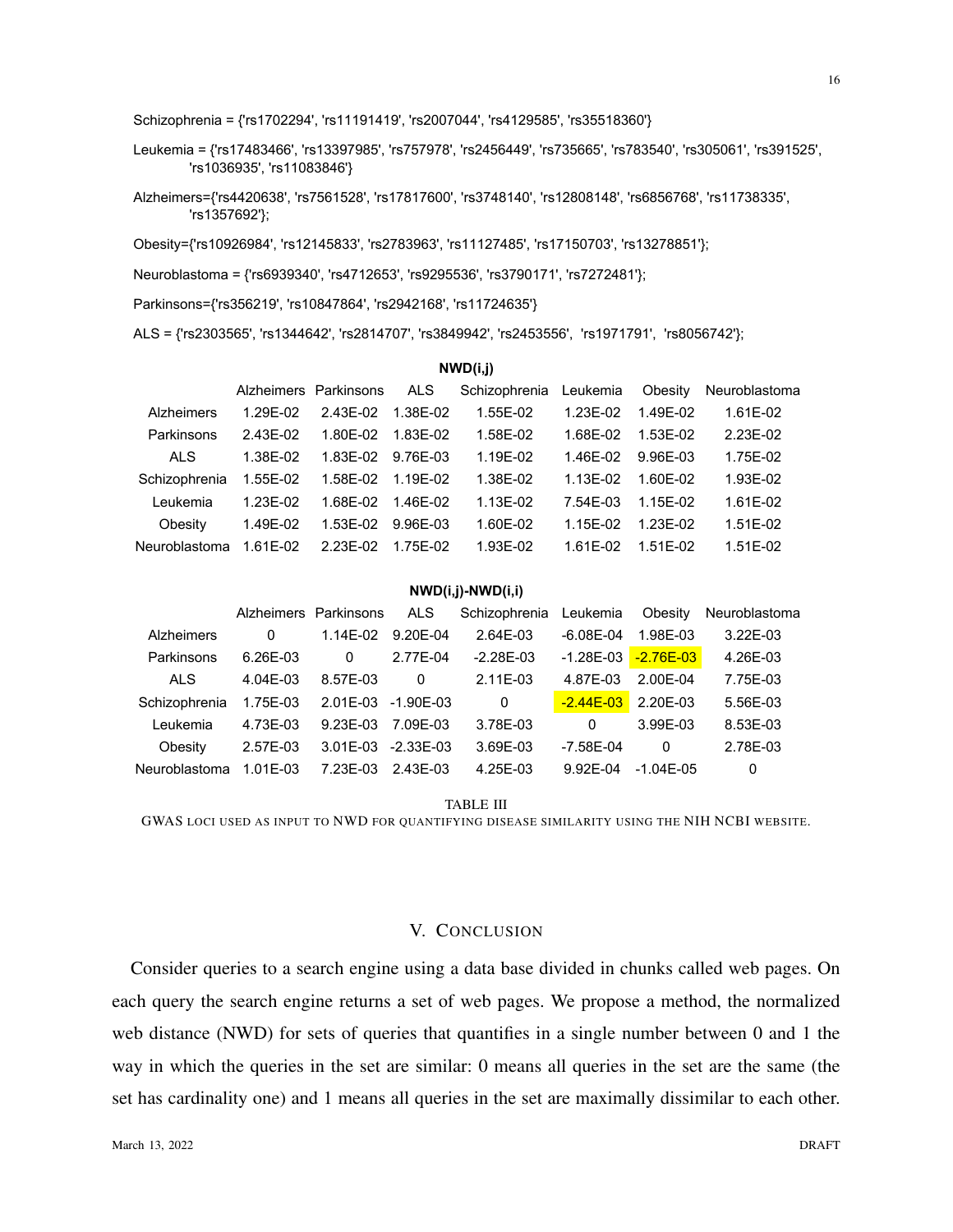The similarity among queries uses the frequency counts of web pages returned for each query and the set of queries. The method can be applied using any big data base and a search engine that returns reliable aggregate page counts. Since this method uses names for object, and not the objects themselves, we can view the common similarity of the names as a common semantics between those names (words or phrases). The common similarity between a finite nonempty set of queries can be viewed as a distance or diameter of this set. We show that this distance ranges in between 0 and 1, how it changes under adding members to the set, that it does not satisfy the triangle property, and that the NWD formally and provably expresses common similarity (common semantics).

To test the efficacy of the new method for classification we experimented with small data sets of queries based on search results from Wikipedia, Amazon, and the National Center for Biotechnology Information (NCBI) website from the U.S. National Institutes of Health. In particular we compared classification using pairwise NWDs with classification using set NWD. The last mentioned performed consistently equal or better, sometimes much better.

### APPENDIX

# <span id="page-16-0"></span>*A. Strings and the Self-Delimiting Property*

We write *string* to mean a finite binary string, and  $\epsilon$  denotes the empty string. (If the string is over a larger finite alphabet we recode it into binary.) The *length* of a string x (the number of bits in it) is denoted by |x|. Thus,  $|\epsilon| = 0$ . The *self-delimiting code* for x of length n is  $\bar{x} = 1^{|x|}0x$ of length  $2n + 1$ , or even shorter  $x' = 1^{\bar{x}}0x$  of length  $n + 2 \log n + 1$  (see [\[12\]](#page-23-10) for still shorter self-delimiting codes). Self-delimiting code words encode where they end. The advantage is that if many strings of varying lengths are encoded self-delimitingly using the same code, then their concatenation can be parsed in their constituent code words in one pass going from left to right. Self delimiting codes are computable prefix codes. A *prefix code* has the property that no code word is a proper prefix of any other code word. The code-word set is called *prefix-free*.

We identify strings with natural numbers by associating each string with its index in the length-increasing lexicographic ordering according to the scheme  $(\epsilon, 0), (0, 1), (1, 2), (00, 3), (01, 4), (10, 5), (11, 6), \ldots$  In this way the Kolmogorov complexity can be about finite binary strings or natural numbers.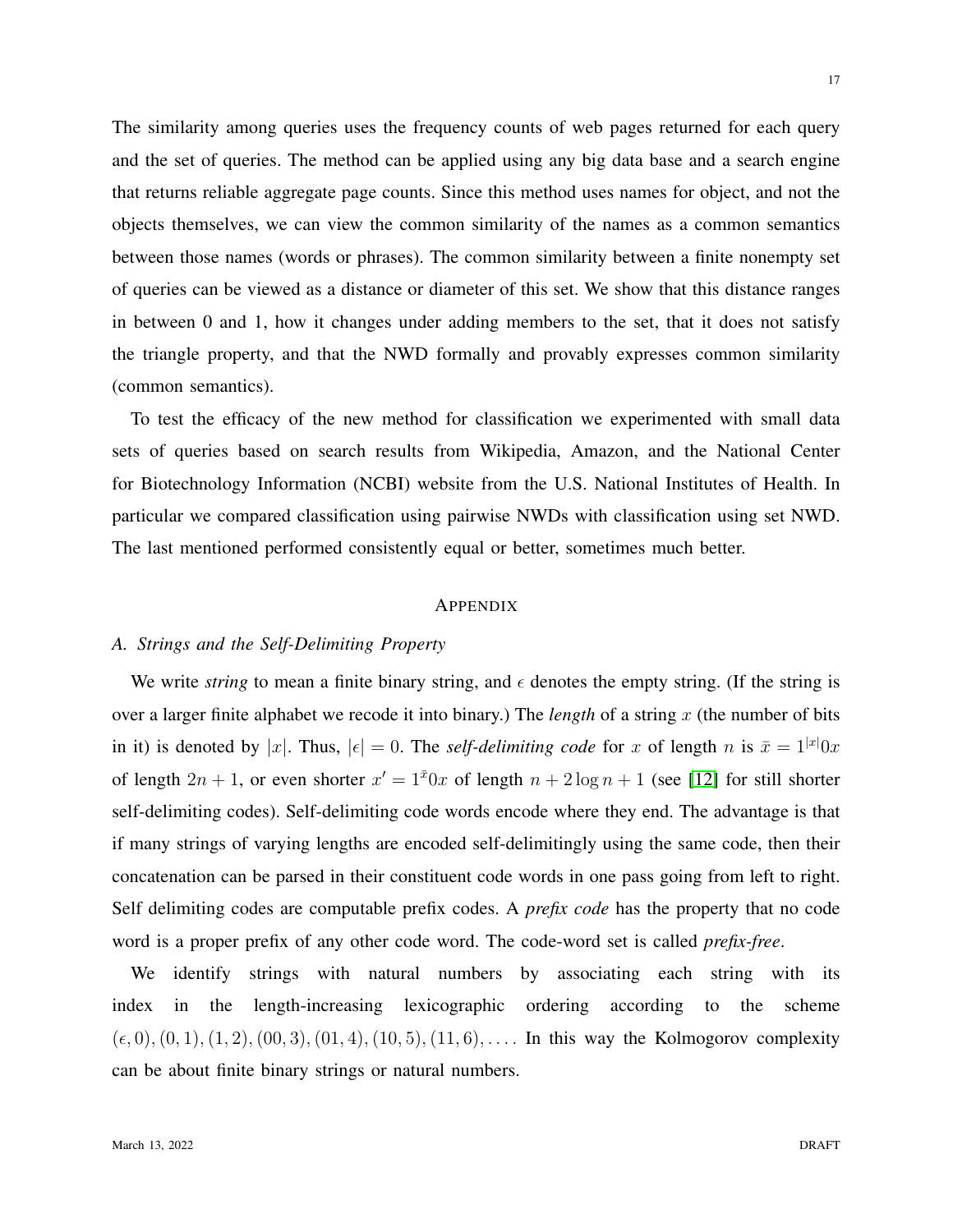### <span id="page-17-0"></span>*B. Computability Notions*

18

A pair of integers such as  $(p, q)$  can be interpreted as the rational  $p/q$ . We assume the notion of a function with rational arguments and values. A function  $f(x)$  with x rational is *upper semicomputable* if it is defined by a rational-valued total computable function  $\phi(x, k)$  with x a rational number and k a nonnegative integer such that  $\phi(x, k + 1) \leq \phi(x, k)$  for every k and  $\lim_{k\to\infty}\phi(x,k) = f(x)$ . This means that f can be computed from above (see [\[12\]](#page-23-10), p. 35). A function f is *lower semicomputable* if −f is semicomputable from above. If a function is both upper semicomputable and lower semicomputable then it is *computable*.

## <span id="page-17-1"></span>*C. Kolmogorov Complexity*

The Kolmogorov complexity is the information in a single finite object [\[8\]](#page-23-0). Informally, the Kolmogorov complexity of a finite binary string is the length of the shortest string from which the original can be lossless reconstructed by an effective general-purpose computer such as a particular universal Turing machine. Hence it constitutes a lower bound on how far a lossless compression program can compress. For technical reasons we choose Turing machines with a separate read-only input tape that is scanned from left to right without backing up, a separate work tape on which the computation takes place, an auxiliary tape inscribed with the *auxiliary* information, and a separate output tape. All tapes are divided into squares and are semi-infinite. Initially, the input tape contains a semi-infinite binary string with one bit per square starting at the leftmost square, and all heads scan the leftmost squares on their tapes. Upon halting, the initial segment  $p$  of the input that has been scanned is called the input program and the contents of the output tape is called the output. By construction, the set of halting programs is prefix free (Appendix [A\)](#page-16-0), and this type of Turing machine is called a *prefix Turing machine*. A standard enumeration of prefix Turing machines  $T_1, T_2, \ldots$  contains a universal machine U such that  $U(i, p, y) = T_i(p, y)$  for all indexes i, programs p, and auxiliary strings y. (Such universal machines are called "optimal" in contrast with universal machines like U' with  $U'(i, pp, y) =$  $T_i(p, y)$  for all  $i, p, y$ , and  $U'(i, q, y) = 1$  for  $q \neq pp$  for some p.) We call U the *reference universal prefix Turing machine*. This leads to the definition of prefix Kolmogorov complexity.

Formally, the *conditional prefix Kolmogorov complexity*  $K(x|y)$  is the length of the shortest input z such that the reference universal prefix Turing machine  $U$  on input z with auxiliary information y outputs x. The *unconditional Kolmogorov complexity*  $K(x)$  is defined by  $K(x|\epsilon)$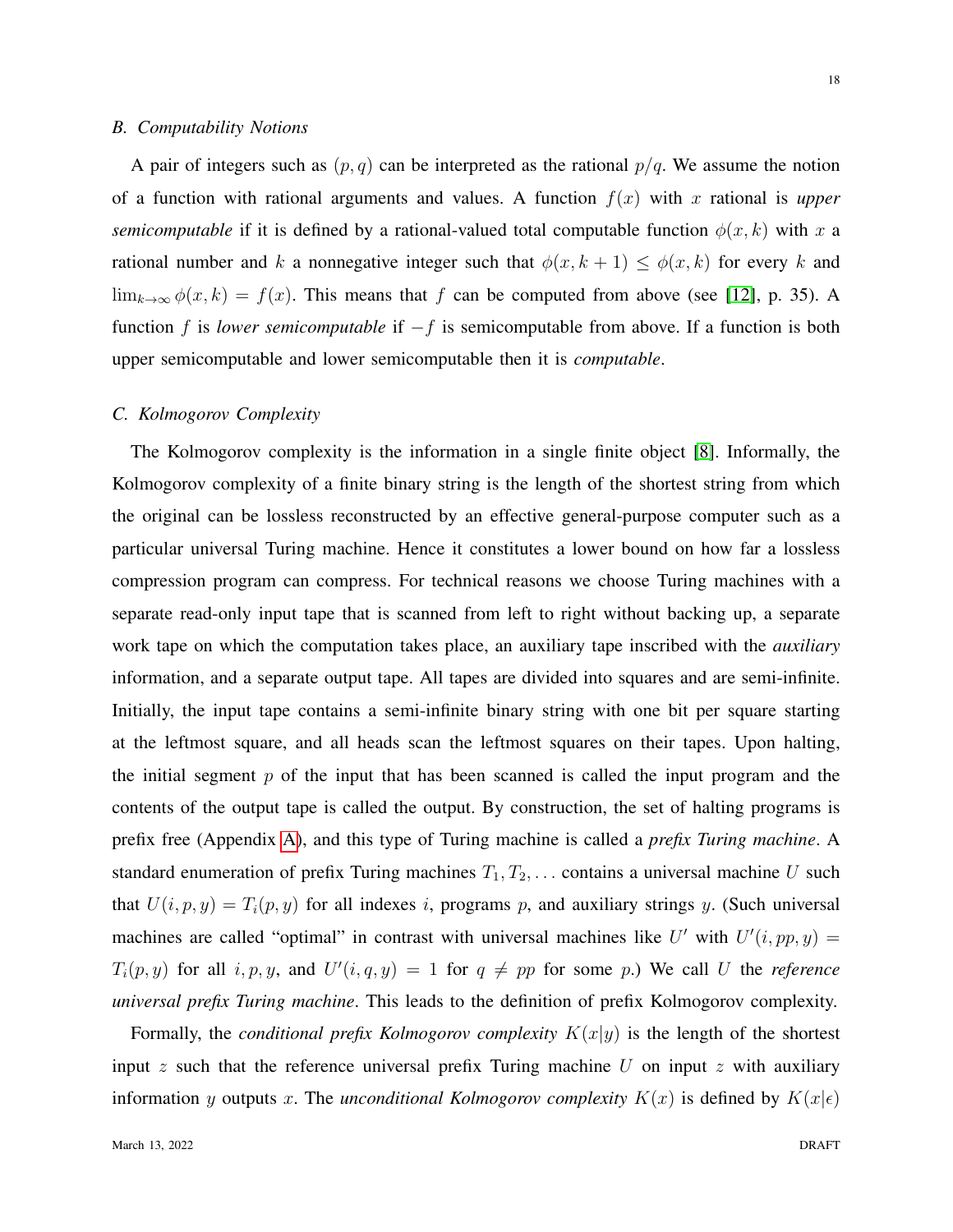where  $\epsilon$  is the empty string. In these definitions both x and y can consist of strings into which finite sets of finite binary strings are encoded. Theory and applications are given in the textbook [\[12\]](#page-23-10).

For a finite set of strings we assume that the strings are length-increasing lexicographic ordered. This allows us to assign a unique Kolmogorov complexity to a set. The conditional prefix Kolmogorov complexity  $K(X|x)$  of a set X given an element x is the length of a shortest program p for the reference universal Turing machine that with input x outputs the set X. The prefix Kolmogorov complexity  $K(X)$  of a set X is defined by  $K(X|\epsilon)$ . One can also put set in the conditional such as  $K(x|X)$  or  $K(X|Y)$ . We will use the straightforward laws  $K(\cdot|X, x) = K(\cdot|X)$  and  $K(X|x) = K(X'|x)$  up to an additive constant term, for  $x \in X$  and  $X'$  equals the set X with the element x deleted.

We use the following notions from the theory of Kolmogorov complexity. The *symmetry of information* property [\[6\]](#page-22-5) for strings  $x, y$  is

<span id="page-18-2"></span>
$$
K(x, y) = K(x) + K(y|x) = K(y) + K(x|y),
$$
\n(A.1)

with equalities up to an additive term  $O(\log(K(x, y)))$ .

## <span id="page-18-0"></span>*D. Metricity*

A *distance function* d on X is defined by  $d : X \to \mathbb{R}^+$  where  $\mathbb{R}^+$  is the set of nonnegative real numbers. If  $X, Y, Z \in \mathcal{X}$ , then  $Z = XY$  if Z is the set consisting of the elements of the sets X and Y ordered length-increasing lexicographic. A distance function d is a *metric* if

- 1) *Positive definiteness:*  $d(X) = 0$  if all elements of X are equal and  $d(X) > 0$  otherwise. (For sets equality of all members means  $|X| = 1$ .)
- 2) *Symmetry:*  $d(X)$  is invariant under all permutations of X.
- 3) *Triangle inequality:*  $d(XY) \leq d(XZ) + d(ZY)$ .

## <span id="page-18-1"></span>*E. Proofs*

### *Proof:* of Lemma [II.4.](#page-4-1)

We can run all programs dovetailed fashion and at each time instant select a shortest program that with inputs  $e(x)$  for all  $x \in X$  has terminated with the same output  $e(X)$ .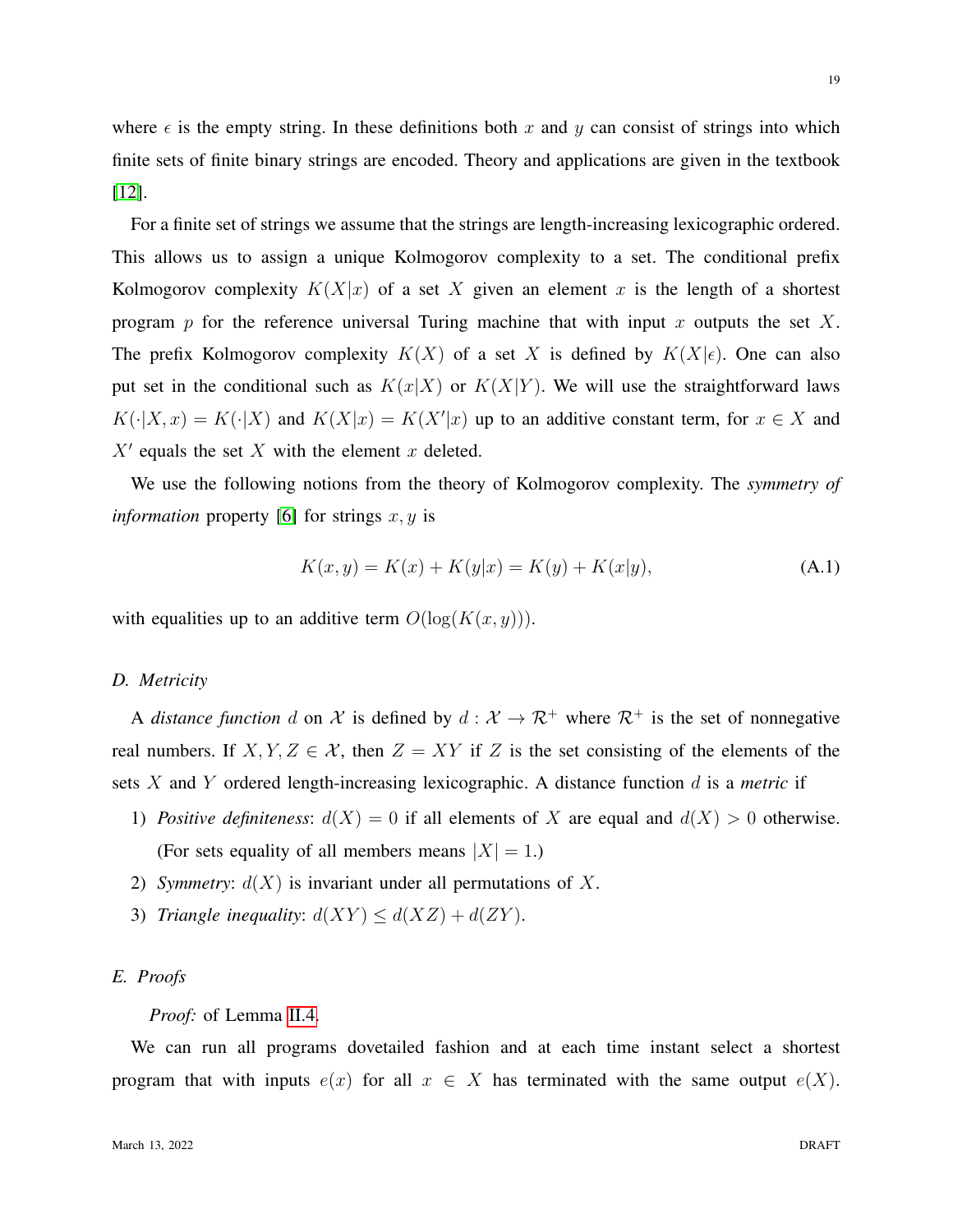The lengths of these shortest programs gets shorter and shorter, and in for growing time eventually reaches  $EG_{\text{max}}(X)$  (but we do not know the time for which it does). Therefore  $EG_{\text{max}}(X)$  is upper semicomputable. It is not computable since for  $X = \{x, y\}$  we have  $EG_{\text{max}}(X) = \max\{K(e(x)|e(y)), K(e(y)|e(x))\} + O(1)$ , the information distance between  $e(x)$ and  $e(y)$  which is known to be incomputable [\[1\]](#page-22-0).  $\blacksquare$ 

## *Proof:* of Theorem [II.5.](#page-4-0)

( $\leq$ ) We use a modification of the proof of [\[11,](#page-23-4) Theorem 2]. According to Definition [II.1](#page-3-1)  $x = y$ iff  $e(x) = e(y)$ . Let  $X = \{x_1, \ldots, x_n\}$  and  $k = \max_{x \in X} \{K(e(X)|e(x))\}$ . A set of cardinality n in S is for the purposes of this proof represented by an *n*-vector of which the entries consist of the lexicographic length-increasing sorted members of the set. For each  $1 \leq i \leq n$  let  $\mathcal{Y}_i$ be the set of computably enumerated n-vectors  $Y = (y_1, \ldots, y_n)$  with entries in S such that  $K(e(Y)|e(y_i)) \leq k$  for each  $1 \leq i \leq n$ . Define the set  $V = \bigcup_{i=1}^n \mathcal{Y}_i$ . This V is the set of vertices of a graph  $G = (V, E)$ . The set of edges E is defined by: two vertices  $u = (u_1, \ldots, u_n)$  and  $v = (v_1, \dots, v_n)$  are connected by an edge iff there is  $1 \leq j \leq n$  such that  $u_j = v_j$ . There are at most  $2^k$  self-delimiting programs of length at most k computing from input  $e(u_j)$  to different  $e(v)$ 's with  $u_j$  in vertex v as jth entry. Hence there can be at most  $2^k$  vertices v with  $u_j$  as jth entry. Therefore, for every  $u \in V$  and  $1 \leq j \leq n$  there are at most  $2^k$  vertices  $v \in V$  such that  $v_j = u_j$ . The vertex-degree of graph G is therefore bounded by  $n2^k$ . Each graph can be vertex-colored by a number of colors equal to the maximal vertex-degree. This divides the set of vertices V into disjoint color classes  $V = V_1 \bigcup \cdots \bigcup V_D$  with  $D \leq n2^k$ . To compute  $e(X)$  from  $e(x)$  with  $x \in X$  we only need the color class of which  $e(X)$  is a member and the position of x in *n*-vector X. Namely, by construction every vertex with the same element in the *j*th position is connected by an edge. Therefore there is at most a single vertex with  $x$  in the jth position in a color class. Let x be the jth entry of n-vector X. It suffices to have a program of length at most  $log(n2^k) + O(log nk) = k + O(log nk)$  bits to compute  $e(X)$  from  $e(x)$ . From n and k we can generate G and given  $log(n2^k)$  bits we can identify the color class  $V_d$  of  $e(X)$ . Using another  $\log n$  bits we define the position of x in the n-vector X. To make such a program self-delimiting add a logarithmic term. In total  $k + O(\log k)$  suffices since  $O(\log k) = O(\log n + \log nk)$ .

(≥) That  $EG_{\text{max}}(X) \ge \max_{x \in X} \{ K(e(X)|e(x)) \}$  follows trivially from the definitions.  $\blacksquare$ *Proof:* of Lemma [III.1.](#page-6-1)

( $\geq$  0) Since  $f(X) \leq f(x)$  for all  $x \in X$  the numerator of the right-hand side of [\(II.3\)](#page-5-0) is

20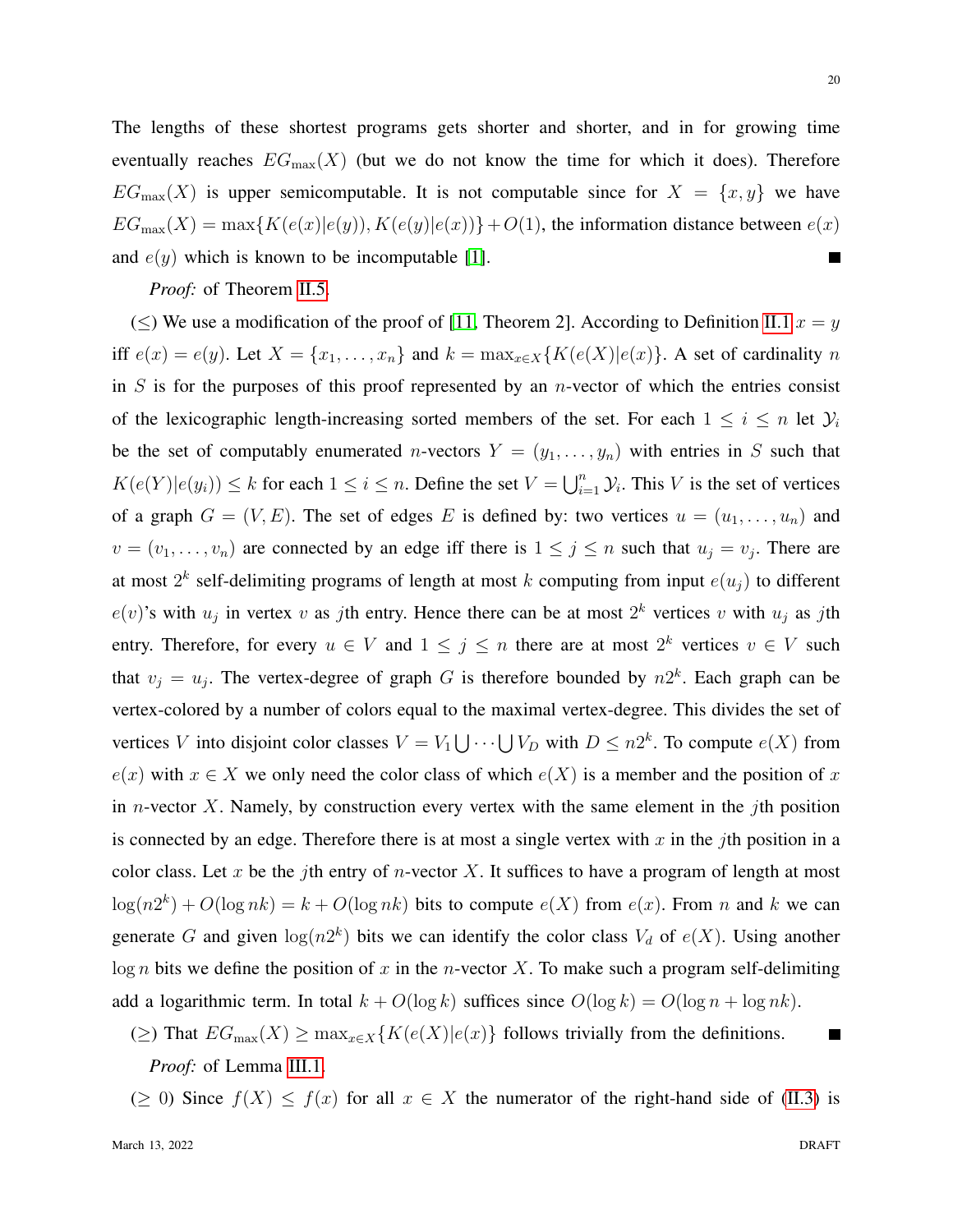nonnegative. Since the denominator is also nonnegative we have  $NWD(X) \geq 0$ . Example of the lower bound: if  $\max_{x \in X} {\log f(x)} = \log f(X)$ , then  $NWD(X) = 0$ .

(≤ 1) Intuitively the upper bound on  $g(X)$  is reached if the web events  $e(x)$  for  $x \in X$  are mutually almost disjoint. We say "almost" since if  $\bigcap_{x \in X} e(x) = \emptyset$  then  $NWD(X)$  is undefined. *Case 1* Let the web events  $e(x)$  satisfy  $|\bigcap_{x \in X} e(x)| = 1$ . Then  $g(X) = \prod_{x \in X} (g(x) - 1/N) +$ 1/N. By [\(II.2\)](#page-4-2) therefore  $\sum_{x \in X} G(x) - G(X) = \epsilon$  for some very small positive  $\epsilon$ .

*Subcase 1.a* Let  $|e(x)| = |e(y)|$  for all  $x, y \in X$ . Then  $G(X) - \min_{x \in X} {G(x)} =$  $(X - 1)$  max<sub>x∈X</sub>{ $G(x)$ } –  $\epsilon$ . By [\(II.3\)](#page-5-0) we have  $NWD(X) = 1 - \epsilon'$  where  $\epsilon' = \epsilon/((X -$ 1)  $\max_{x \in X} \{G(x)\}\.$ 

*Subcase 1.b* Let  $|e(x)| \neq |e(y)|$  for some  $x, y \in X$ . Then  $G(X) - \min_{x \in X} \{G(x)\}$  <  $(X -$ 1) max<sub>x∈X</sub>{ $G(x)$ }. By [\(II.3\)](#page-5-0) we have  $NWD(X) < 1 - \epsilon'$ .

*Case 2* Let the web events  $e(x)$  satisfy  $|\bigcap_{x\in X}e(x)| > 1$ . Then  $g(X) > \prod_{x\in X}(g(x) 1/N$ ) +  $1/N$  yielding  $\sum_{x \in X} G(x) - G(X) < \epsilon$  and therefore  $G(X) - \min_{x \in X} \{G(x)\} < (X - \epsilon)$ 1)  $\max_{x \in X} \{G(x)\}\$ . By [\(II.3\)](#page-5-0) we have  $NWD(X) < 1 - \epsilon'$ .  $\blacksquare$ 

*Proof:* of Lemma [III.2.](#page-7-0)

(i) Since  $X \subseteq Y$  and because of the condition of item (i) we have  $\min_{y \in Y} {\log f(y)} =$  $\min_{x \in X} {\log f(x)}$ . From  $X \subseteq Y$  also follows  $\max_{y \in Y} {\log f(y)} \ge \max_{x \in X} {\log f(x)}$ , and  $\log f(X) \ge \log f(Y)$ . Therefore the numerator of  $NWD(Y)$  is at least as great as that of  $NWD(X)$ , and the denominator of  $NWD(Y)$  equals  $(|Y| - 1)/(|X| - 1)$  times the denominator of  $NWD(X)$ .

(ii) We have  $\min_{x \in Y} \log f(y) < \min_{x \in X} {\log f(x)}$ . If  $NWD(X) = 1$  then  $NWD(Y) = 1$ (in both cases there is no common similarity of the members of the set). Item (ii) follows vacuously in this case. Therefore assume that  $NWD(X) < 1$ . Write  $NWD(X) = a/b$  with a equal to the numerator of  $NWD(X)$  and b equal to the denominator. If c, d are real numbers satisfying  $c/d \ge a/b$  then  $bc \ge ad$ . Therefore  $ab + bc \ge ab + ad$  which rearranged yields  $(a + c)/(b + d) \ge a/b$ . If  $c/d < a/b$  then by similar reasoning  $(a + c)/(b + d) < a/b$ .

Assume [\(III.1\)](#page-6-2) holds. We take the logarithms of both sides of [\(III.1\)](#page-6-2) and rearrange it to obtain  $\log f(X) - \max_{x \in X} {\log f(x)} - \log f(Y) + \max_{y \in Y} {\log f(y)} \ge (\min_{x \in X} {\log f(x)} \min_{y \in Y} {\log f(y)}(|X| - 1)NWD(X)$ . Let the lefthand side of the inequality be c and the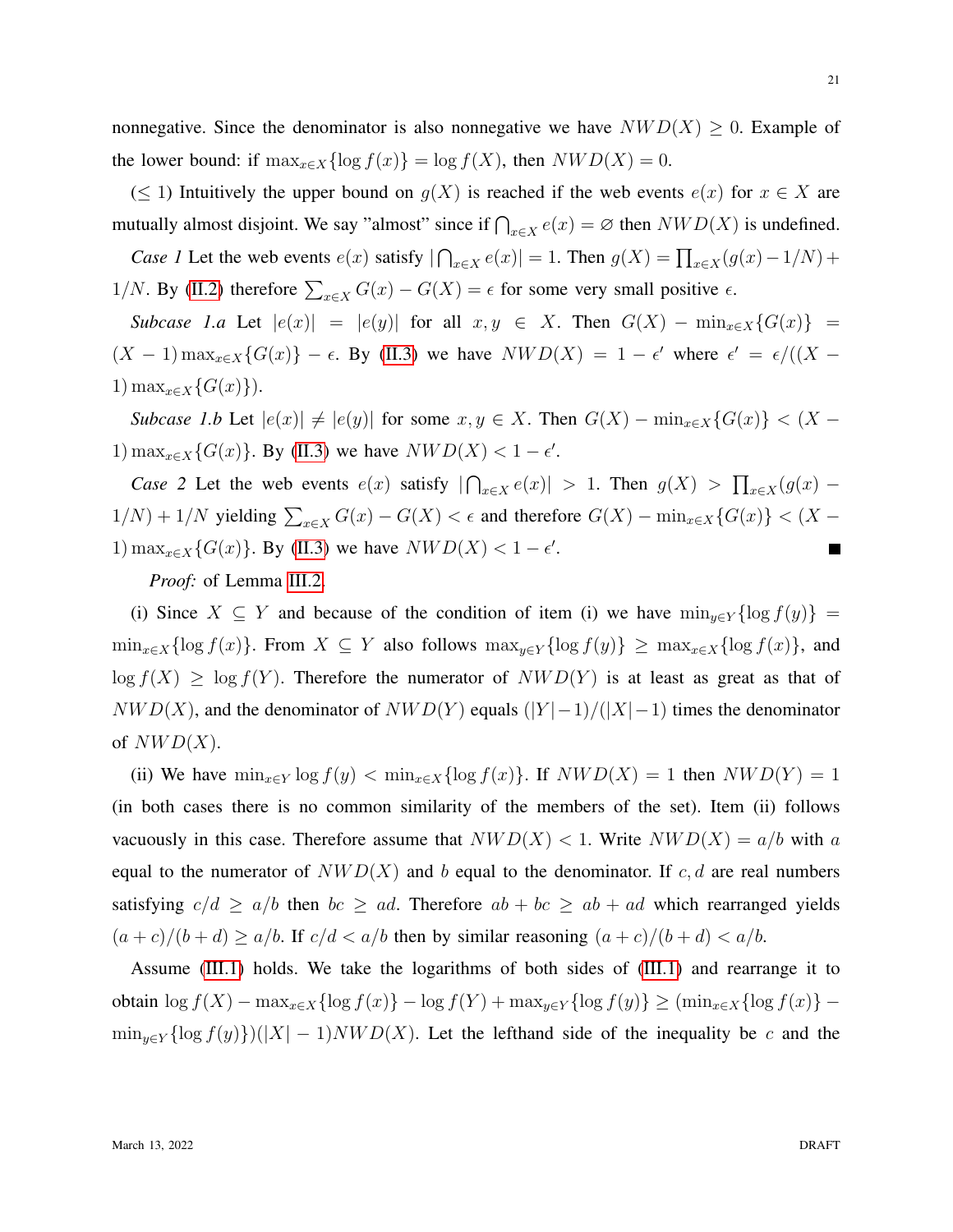righthand side of the inequality be  $dNWD(X)$ . Then

<span id="page-21-0"></span>
$$
NWD(X) = \frac{\max_{x \in X} \{ \log f(x) \} - \log f(X)}{(\log N - \min_{x \in X} \{ \log f(x) \}) (|X| - 1)}
$$
\n
$$
\leq \frac{\max_{y \in Y} \{ \log f(y) \} - \log f(Y)}{(\log N - \min_{y \in Y} \{ \log f(y) \}) (|X| - 1)} = \frac{|Y| - 1}{|X| - 1} NWD(Y).
$$
\n(A.2)

The inequality holds by the rewritten [\(III.1\)](#page-6-2) and the a, b, c, d argument above since  $c/d \ge$  $NWD(X) = a/b.$ 

Assume [\(III.1\)](#page-6-2) does not hold, that is, it holds with the  $\geq$  sign replaced by a  $\lt$  sign. We take logarithms of both sides of this last version and rewrite it to obtain  $\log f(X)-\max_{x\in X}{\log f(x)}$ log f(Y) + max<sub>y∈Y</sub> {log f(y)} < (min<sub>x∈X</sub> {log f(x)} − min<sub>y∈Y</sub> {log f(y)})(|X| − 1) NW D(X). Let the lefthand side of the inequality be c and the righthand side  $dNWD(X)$ . Since  $c/d < NWD(X) = a/b$  we have  $a/b > (a + c)/(b + d)$  by the a, b, c.d argument above. Hence [\(A.2\)](#page-21-0) holds with the  $\leq$  sign switched to a  $>$  sign. It remains to prove that  $NWD(Y) \geq NWD(Z)(|Z|-1)/(|Y|-1)$ . This follows directly from item (i). Г

*Proof:* of Lemma [III.5.](#page-8-0)

The following is a counterexample. Let  $X = \{x_1\}$ ,  $Y = \{x_2\}$ ,  $Z = \{x_3, x_4\}$ ,  $\max_{x \in XY} {\log f(x)} = 10, \, \max_{x \in XZ} {\log f(x)} = 10, \, \max_{x \in ZY} {\log f(x)} = 5, \, \log f(XY) = 10$  $\log f(XZ) = \log f(ZY) = 3$ ,  $\min_{x \in XY} {\log f(x)} = \min_{x \in XZ} {f(x)} = \min_{x \in ZY} {\log f(x)} =$ 4, and  $\log N = 35$ . This arrangement can be realized for queries  $x_1, x_2, x_3, x_4$ . (As usual we assume that  $e(x_i) \neq e(x_j)$  for  $1 \leq i, j \leq 4$  and  $i \neq j$ .) Computation shows  $NWD(XY) > NWD(XZ) + NWD(ZY)$  since  $7/31 > 7/62 + 1/62$ .  $\blacksquare$ 

*Proof:* of Theorem [III.7.](#page-9-0)

We start with the following:

<span id="page-21-1"></span>**Claim A.1.**  $EG_{\text{max}}(X)$  is an admissible web distance function and  $EG_{\text{max}}(X) \leq D(X)$  for every computable admissible web distance function D.

*Proof:* Clearly  $EG_{\text{max}}(X)$  satisfies items (i) and (ii) of Definition [III.6.](#page-8-1) To show it is an admissible web distance it remains to establish the density requirement (iii). For fixed x consider the sets  $X \ni x$  and  $|X| \geq 2$ . We have

$$
\sum_{X:X\ni x \& |X|\ge 2} 2^{-EG_{\max}(X)} \le 1,
$$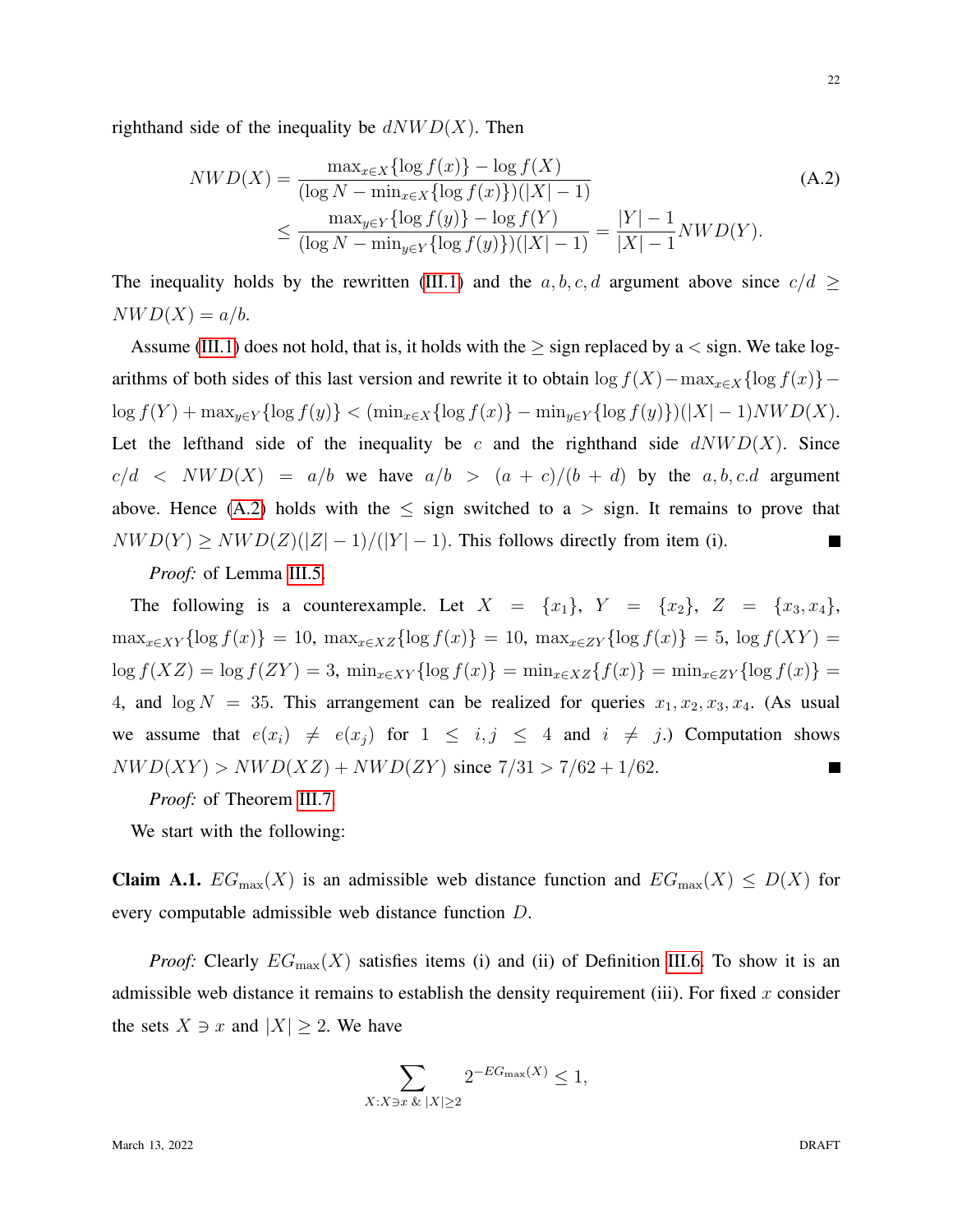since for every x the set  ${EG_{\text{max}}(X) : X \ni x \& EG_{\text{max}}(X) > 0}$  is the length set of a binary prefix code and therefore the summation above satisfies the Kraft inequality [\[9\]](#page-23-6) given by [\(II.1\)](#page-4-3). Hence  $EG_{\text{max}}$  is an admissible distance.

It remains to prove minorization. Let  $D$  be a computable admissible web distance, and the function f defined by  $f(X, x) = 2^{-D(X)}$  for  $x \in X$  and 0 otherwise. Since D is computable the function f is computable. Given D, one can compute f and therefore  $K(f) \leq K(D) + O(1)$ . Let m denote the universal distribution [\[12\]](#page-23-10). By [\[12,](#page-23-10) Theorem 4.3.2]  $c_D m(X|x) \ge f(X,x)$ with  $c_D = 2^{K(f)} = 2^{K(D)+O(1)}$ , that is,  $c_D$  is a positive constant depending on D only. By [\[12,](#page-23-10) Theorem 4.3.4] we have  $-\log m(X|x) = K(X|x) + O(1)$ . Altogether, for every  $X \in \mathcal{X}$ and for every  $x \in X$  holds  $\log 1/f(X, x) \ge K(X|x) + \log 1/c_p + O(1)$ . Hence  $D(X) \ge$  $EG_{\text{max}}(X) + \log 1/c_D + O(1).$ 

By Lemma [II.4](#page-4-1) the function  $EG<sub>max</sub>$  is upper semicomputable but not computable. The function  $G(X) - \min_{x \in X} \{G(x)\}\$ is a computable and an admissible function as in Definition [III.6.](#page-8-1) By Claim [A.1](#page-21-1) it is an upper bound on  $EG_{\text{max}}(X)$  and hence  $EG_{\text{max}}(X) < G(X) - \min_{x \in X} \{G(x)\}.$ Every admissible property or feature that is common to all members of  $X$  is quantized as an upper bound on  $EG_{\text{max}}(X)$ . Thus, the closer  $G(X) - \min_{x \in X} \{G(x)\}\$  approximates  $EG<sub>max</sub>(X)$ , the better it approximates the common admissible properties among all search terms in X. This  $G(X) - \min_{x \in X} \{G(x)\}\$ is the numerator of  $NWD(X)$ . The denominator is  $\max_{x \in X} \{G(x)\} (|X| - 1)$ , a normalizing factor suited to the numerator of  $NWD(X)$ . It is chosen such that the quotient  $NWD(X)$  has a value in [0, 1] (Lemma [III.1\)](#page-6-1). **The Second Service** 

#### **REFERENCES**

- <span id="page-22-0"></span>[1] C.H. Bennett, P. Gács, M. Li, P.M.B. Vitányi, and W. Zurek. Information distance, *IEEE Trans. Inform. Theory*, 44:4(1998), 1407–1423.
- <span id="page-22-2"></span>[2] D. Bollegala, M. Yutaka, and I. Mitsuru, Measuring semantic similarity between words using web search engines, Proc. WWW., Vol. 766, 2007.
- <span id="page-22-3"></span>[3] P.-I. Chen and S.-J. Lin, Automatic keyword prediction using Google similarity distance, *Expert Systems with Applications*, 37:3(2010), 1928–1938.
- <span id="page-22-4"></span>[4] Cohen, A. R., C. Bjornsson, S. Temple, G. Banker and B. Roysam, Automatic Summarization of Changes in Biological Image Sequences using Algorithmic Information Theory, *IEEE Trans. Pattern Anal. Mach. Intell.* 31(8):(2009) 1386-1403.
- <span id="page-22-1"></span>[5] R.L. Cilibrasi, P.M.B. Vitányi, The Google similarity distance, *IEEE Trans. Knowledge and Data Engineering*, 19:3(2007), 370-383.
- <span id="page-22-5"></span>[6] P. Gács, On the symmetry of algorithmic information, *Soviet Math. Doklady*, 15:1477-1480, 1974. Correction, Ibid., 15(1974), 1480.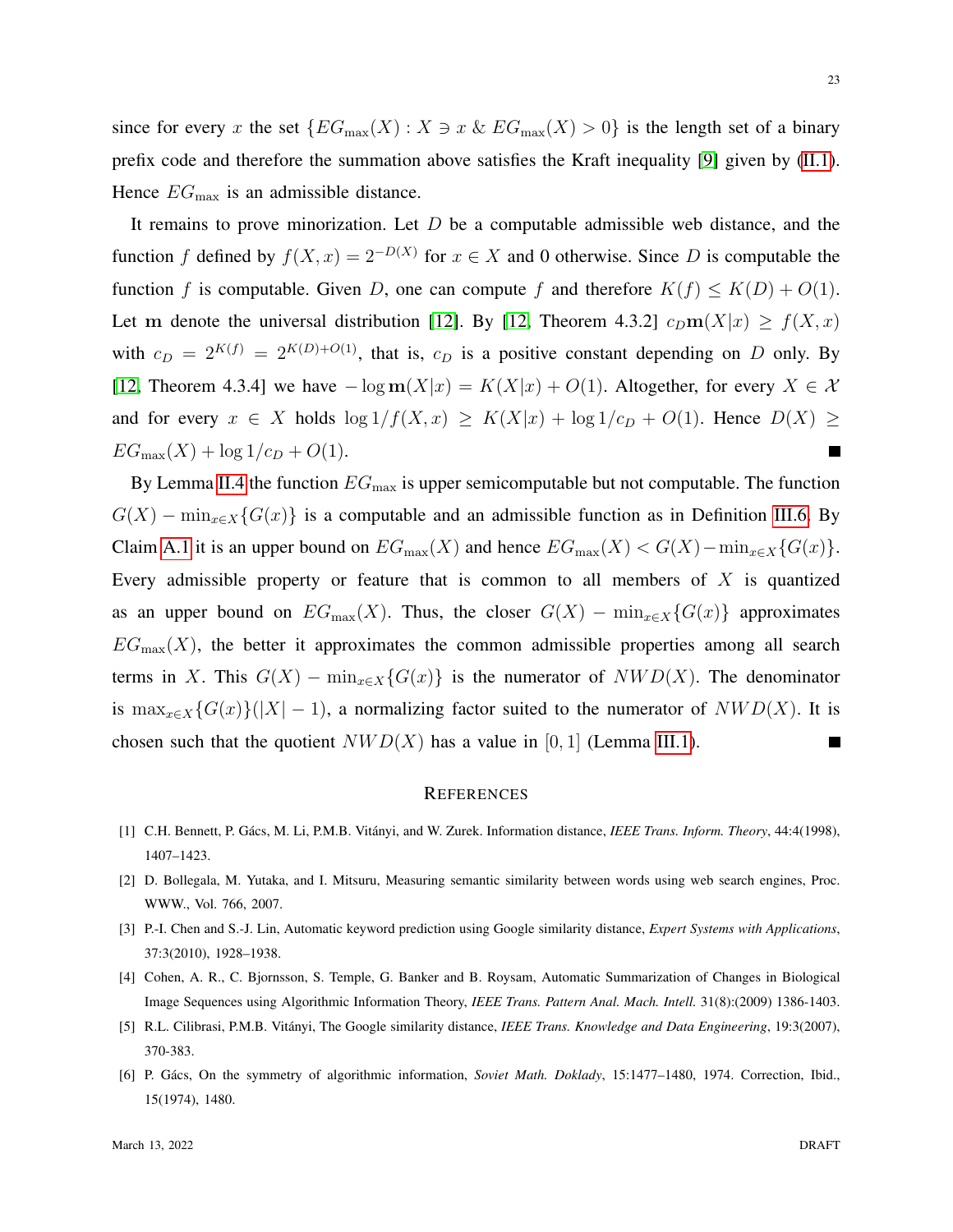- <span id="page-23-1"></span>[7] R. Gligorov, W. ten Kate, Z. Aleksovski and F. van Harmelen, Using Google distance to weight approximate ontology matches, Proc. 16th Intl Conf. World Wide Web, ACM Press, 2007, 767–776.
- <span id="page-23-0"></span>[8] A.N. Kolmogorov, Three approaches to the quantitative definition of information, *Problems Inform. Transmission* 1:1(1965),  $1-7.$
- <span id="page-23-6"></span>[9] L.G. Kraft, A device for quantizing, grouping, and coding amplitude modulated pulses, MS Thesis, EE Dept., Massachusetts Institute of Technology, Cambridge. Mass., USA, 1949.
- [10] L.A. Levin, Laws of information conservation (nongrowth) and aspects of the foundation of probability theory, *Probl. Inform. Transm.*, 10(1974), 206–210.
- <span id="page-23-4"></span>[11] C. Long, X. Zhu, M. Li, B. Ma, Information shared by many objects, Proc. 17th ACM Conf. Information and Knowledge Management, 2008, 1213–1220.
- <span id="page-23-10"></span>[12] M. Li and P.M.B. Vitányi. An Introduction to Kolmogorov Complexity and its Applications, Springer-Verlag, New York, Third edition, 2008.
- <span id="page-23-7"></span>[13] B. McMillan, Two inequalities implied by unique decipherability, *IEEE Trans. Information Theory*, 2:4(1956), 115-116.
- [14] J.-B. Michel, Y. K. Shen, A. P. Aiden, A. Veres, M. K. Gray, T. G. B. Team, et al., Quantitative Analysis of Culture Using Millions of Digitized Books, *Science*, vol. 331, pp. 176-182, January 14 2011.
- <span id="page-23-9"></span>[15] Ng, A. Y., M. Jordan and Y. Weiss, On Spectral Clustering: Analysis and an algorithm, *Advances in Neural Information Processing Systems*, 14,2002.
- [16] C.E. Shannon, The mathematical theory of communication, *Bell System Tech. J.*, 27(1948), 379–423, 623–656.
- <span id="page-23-8"></span>[17] Tibshirani, R., G. Walther and T. Hastie, Estimating the number of clusters in a dataset via the gap statistic, *Journal of the Royal Statistical Society* 63:(2001) 411 - 423.
- <span id="page-23-5"></span>[18] P.M.B. Vitányi, Information distance in multiples, *IEEE Trans. Inform. Theory*, 57:4(2011), 2451-2456.
- <span id="page-23-11"></span>[19] I.H. Witten, and E. Frank, *Data Mining: Practical Machine Learning Tools and Techniques*, 2005.
- <span id="page-23-3"></span>[20] W.L. Woon and S. Madnick, Asymmetric information distances for automated taxonomy construction, *Knowl. Inf. Systems*, 21(2009), 91–111.
- <span id="page-23-2"></span>[21] Z. Xian, K. Weber and D.R. Fesenmaier, Representation of the online tourism domain in search engines, *J. Travel Research*, 47:2(2008), 137–150.
- <span id="page-23-12"></span>[22] Kamboh, M. I., et al. (2012). "Genome-wide association study of Alzheimer's disease." *Transl Psychiatry* 2: e117.
- <span id="page-23-14"></span>[23] (2013). "Age of onset of amyotrophic lateral sclerosis is modulated by a locus on 1p34.1." *Neurobiology of Aging* 34(1): 357.e357-357.e319.
- <span id="page-23-16"></span>[24] Sill, F. C. M., et al. (2012). "Post-GWAS Functional Characterization of Susceptibility Variants for Chronic Lymphocytic Leukemia." *PLoS One* 7(1): e29632.
- <span id="page-23-18"></span>[25] Maris, J. M., et al. (2008). "Chromosome 6p22 Locus Associated with Clinically Aggressive Neuroblastoma." *New England Journal of Medicine* 358(24): 2585-2593.
- <span id="page-23-17"></span>[26] Scherag, A., et al. (2010). "Two New Loci for Body-Weight Regulation Identified in a Joint Analysis of Genome-Wide Association Studies for Early-Onset Extreme Obesity in French and German Study Groups." *PLoS Genet* 6(4): e1000916.
- <span id="page-23-13"></span>[27] Soto-Ortolaza, A. I., et al. (2013). "GWAS risk factors in Parkinson's disease: LRRK2 coding variation and genetic interaction with PARK16." *Am J Neurodegener Dis* 2(4): 287-299.
- <span id="page-23-15"></span>[28] Schizophrenia Working Group of the Psychiatric Genomics, C. (2014). "Biological insights from 108 schizophreniaassociated genetic loci." *Nature* 511(7510): 421-427.